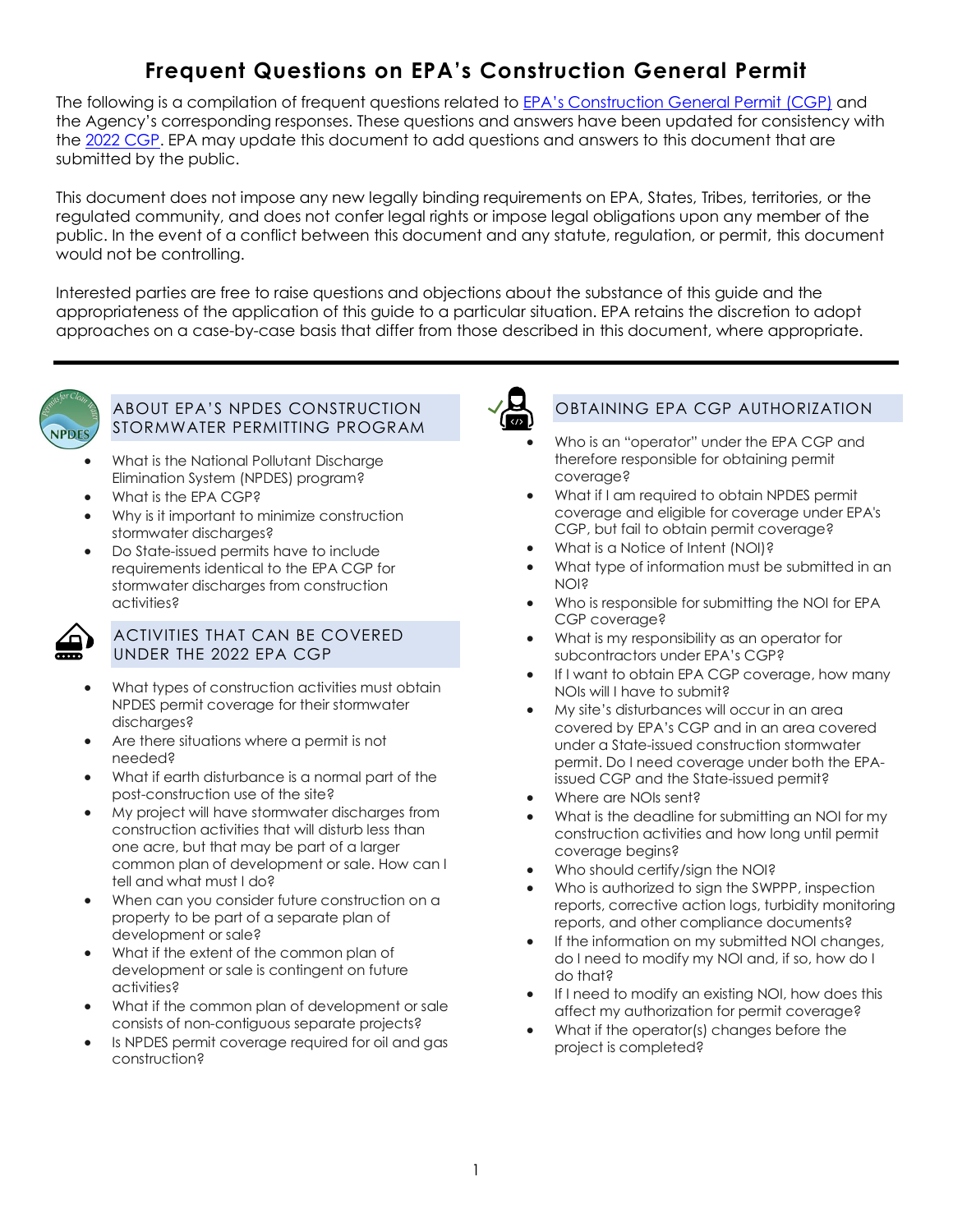

#### EROSION AND SEDIMENT CONTROL REQUIREMENTS IN EPA'S CGP

- [Pollution Prevention Plan \(SWPPP\) and selecting](#page-15-1) [stormwater controls for my site?](#page-15-1) • [Do I have flexibility in preparing the Stormwater](#page-15-1)
- • [Will every operator have to have their own](#page-15-2) [separate SWPPP or is a joint plan allowed?](#page-15-2)
- • [What are the buffer requirements in the EPA CGP](#page-16-0) [and how do I determine my requirements?](#page-16-0)
- • [If there is no existing or limited natural vegetation](#page-16-1) [in the 50-foot buffer area, do I need to comply](#page-16-1) [with the buffer requirements?](#page-16-1)
- [consistent with CGP Part 2.2.1\(a\)\(i\), are perimeter](#page-17-0) [controls still required at the site?](#page-17-0) • [If I provide an undisturbed 50-foot, natural buffer](#page-17-0)
- • [Is there any flexibility in applying the buffer](#page-17-1) [requirements for small residential lots?](#page-17-1)
- • [Is there any flexibility in applying the buffer](#page-18-0) [requirements to linear construction projects?](#page-18-0)
- • [Why will I have to obtain specific authorization to](#page-18-1) [use cationic treatment chemicals under EPA's](#page-18-1) [CGP?](#page-18-1)
- • [What are the stabilization deadline requirements](#page-19-0) [in the EPA CGP?](#page-19-0)
- • [How can I determine if my project is in an area](#page-20-0) [experiencing drought?](#page-20-0)
- • [What does the permit mean by an area's](#page-21-0) ["seasonally dry period" and why is this important?](#page-21-0)
- • [What does it mean to limit disturbances at any](#page-21-1) [one time to 5 acres or less?](#page-21-1)
- • [Will the stabilization deadline for my site change if](#page-21-2) [disturbances exceed 5 acres?](#page-21-2)
- • [What are the requirements for impaired and high](#page-22-0) [quality waters in the EPA's CGP?](#page-22-0)
- • [What does it mean for a waterbody to be](#page-22-1) [impaired for a "sediment-related parameter"?](#page-22-1)
- • [What is expected regarding inspections if a storm](#page-22-2) [event happens outside a project's normal](#page-22-2) [business hours?](#page-22-2)
- • [Are there situations when infiltration should not be](#page-22-3) [used at a site?](#page-22-3)
- • [Are there situations where stormwater controls for](#page-23-0) [storm inlets are not required?](#page-23-0)
- [implemented that are more "wildlife friendly" than](#page-23-1) • [Are there erosion controls that can be](#page-23-1) [others?](#page-23-1)
- • [What does it take to be considered a "qualified](#page-23-2) [person" for inspections?](#page-23-2)
- • [Can I electronically prepare and sign the SWPPP,](#page-24-0) [inspection reports, corrective action reports, and](#page-24-0) [any other compliance documents and maintain](#page-24-0) [them as electronic records?](#page-24-0)
- [inspections at my site?](#page-24-1) [When am I supposed to begin conducting](#page-24-1)



 $\frac{1}{2}$ 

#### DEWATERING REQUIREMENTS IN EPA'S CGP

- • [What new controls are required for the discharge](#page-24-2) [of dewatering water?](#page-24-2)
- [Are sites required to eliminate turbidity?](#page-25-0)
- • [What is the inspection frequency for sites while](#page-25-1) [they are dewatering?](#page-25-1)
- • [Why did EPA increase the inspection frequency in](#page-25-2) [the 2022 CGP for sites while they are dewatering?](#page-25-2)
- • [What are the new CGP requirements for](#page-26-0) [dewatering inspections?](#page-26-0)
- • [What is the purpose of benchmark turbidity](#page-27-0) [monitoring?](#page-27-0)
- [Who must conduct turbidity monitoring?](#page-27-1)
- [Where is monitoring required?](#page-27-2)
- [How do I monitor for turbidity?](#page-27-3)
- • [What happens if I exceed the turbidity](#page-28-0) [benchmark?](#page-28-0)
- [Do I have to submit turbidity data to EPA?](#page-28-1)

## POLLUTION PREVENTION REQUIREMENTS IN EPA'S CGP

- • [How have the EPA CGP requirements changed](#page-29-0) [for storage and handling of diesel fuel, oil,](#page-29-0) [hydraulic fluids, other petroleum products, and](#page-29-0) [other chemicals at construction sites?](#page-29-0)
- • [How have the EPA CGP pollution prevention](#page-29-1) [requirements changed for construction and](#page-29-1) [domestic wastes?](#page-29-1)

#### INSPECTIONS, ROUTINE MAINTENANCE, AND CORRECTIVE ACTIONS IN EPA'S CGP

- • [What non-EPA training programs can I take to](#page-30-0) [ensure I am a "qualified person" to conduct](#page-30-0) [inspections?](#page-30-0)
- • [What happens if I've taken training already, but a](#page-30-1) [required topic was not taught in that training?](#page-30-1)
- [What are the training requirements for inspectors?](#page-31-0)
- • [What is the difference between routine](#page-31-1) [maintenance and corrective actions in the EPA](#page-31-1) [CGP?](#page-31-1)
- • [When are inspections required for rainfall? How is](#page-31-2) [it different from when it snows?](#page-31-2)
- • [What happens if there is a storm that continues for](#page-32-0) [multiple days, or that stops and starts multiple](#page-32-0) [times during a day or over multiple days?](#page-32-0)



- • [How have the requirements for terminating](#page-32-1) [coverage under the EPA CGP changed?](#page-32-1)
- • [If an operator has permit coverage as part of a](#page-32-2) [an NOT be filed once the project is complete?](#page-32-2) [larger common plan of development or sale, can](#page-32-2)
- • [What are my options for meeting the "final](#page-33-0) [stabilization" criteria?](#page-33-0)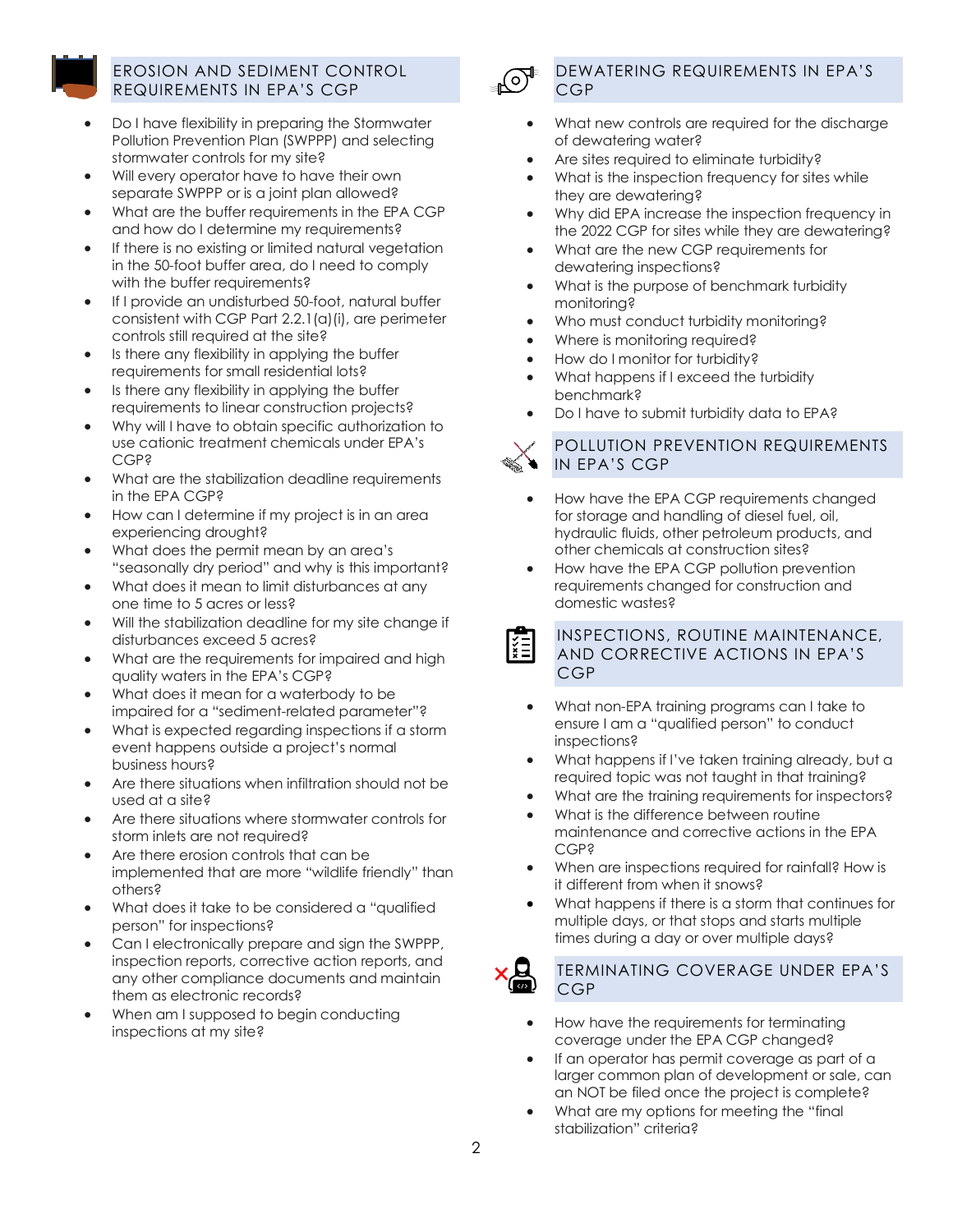

## <span id="page-2-0"></span>• **What is the National Pollutant Discharge Elimination System (NPDES) program?**

 not limited to any pipe, ditch, channel, or conduit from which pollutants are or may be discharges from smaller sites that are part of a larger common plan of development or sale that disturb one or more acres, are regulated under the NPDES program. The NPDES program is a Federal permitting program established under the Clean Water Act (CWA) that reduces pollutants by requiring controls for point source discharges of pollutants to waters of the United States (referred to as "receiving waters"). Point sources are generally defined as discernible, confined, and discrete conveyances including but discharged. See CWA section 502 and 40 CFR 122.2 for complete definitions of point source. Certain stormwater discharges are covered under the NPDES program. For example, discharges from construction activities that disturb one or more acres, and

## <span id="page-2-1"></span>• **What is the EPA CGP?**

 The EPA CGP is an NPDES permit issued under the authority of the CWA and associated areas where EPA is the NPDES permitting authority. The CGP authorizes the discharge of that disturb one acre or more of land, and from smaller sites that are part of a larger, develop a Stormwater Pollution Prevention Plan (SWPPP) to minimize the amount of in stormwater. The CGP is required to include conditions that comply with the Federal regulations that regulates stormwater discharges from construction activities in those stormwater (and certain authorized non-stormwater discharges) from construction sites common plan of development that together disturb one or more acres. This permit requires operators of such construction sites to implement stormwater controls and sediment and other pollutants associated with construction sites from being discharged Effluent Limitations Guidelines (ELGs) for the construction and development point source category. See 40 CFR 450.

#### <span id="page-2-2"></span>• **Why is it important to minimize construction stormwater discharges?**

 As stormwater flows over a construction site, it can pick up sediment, debris, and pollutants can cause an array of physical, chemical, and biological impacts on receiving waters. In addition to sediment and turbidity, a number of other pollutants like metals, organic compounds, trash, and nutrients associated with construction sites may end up discharges can harm plants and animals in the receiving water, increase the costs to treat any drinking water sources, and impair the aesthetic value and use of the chemicals, and transport them to receiving waters. Stormwater discharges containing being discharged to nearby waters. If uncontrolled, the pollutants in these stormwater waterway.

 Sediment can also accumulate in rivers, lakes, and reservoirs, making dredging or other solutions necessary to improve water storage or navigation capacity. The CGP requires eligible construction operators to minimize erosion, sediment, and other constructionrelated stormwater pollutants.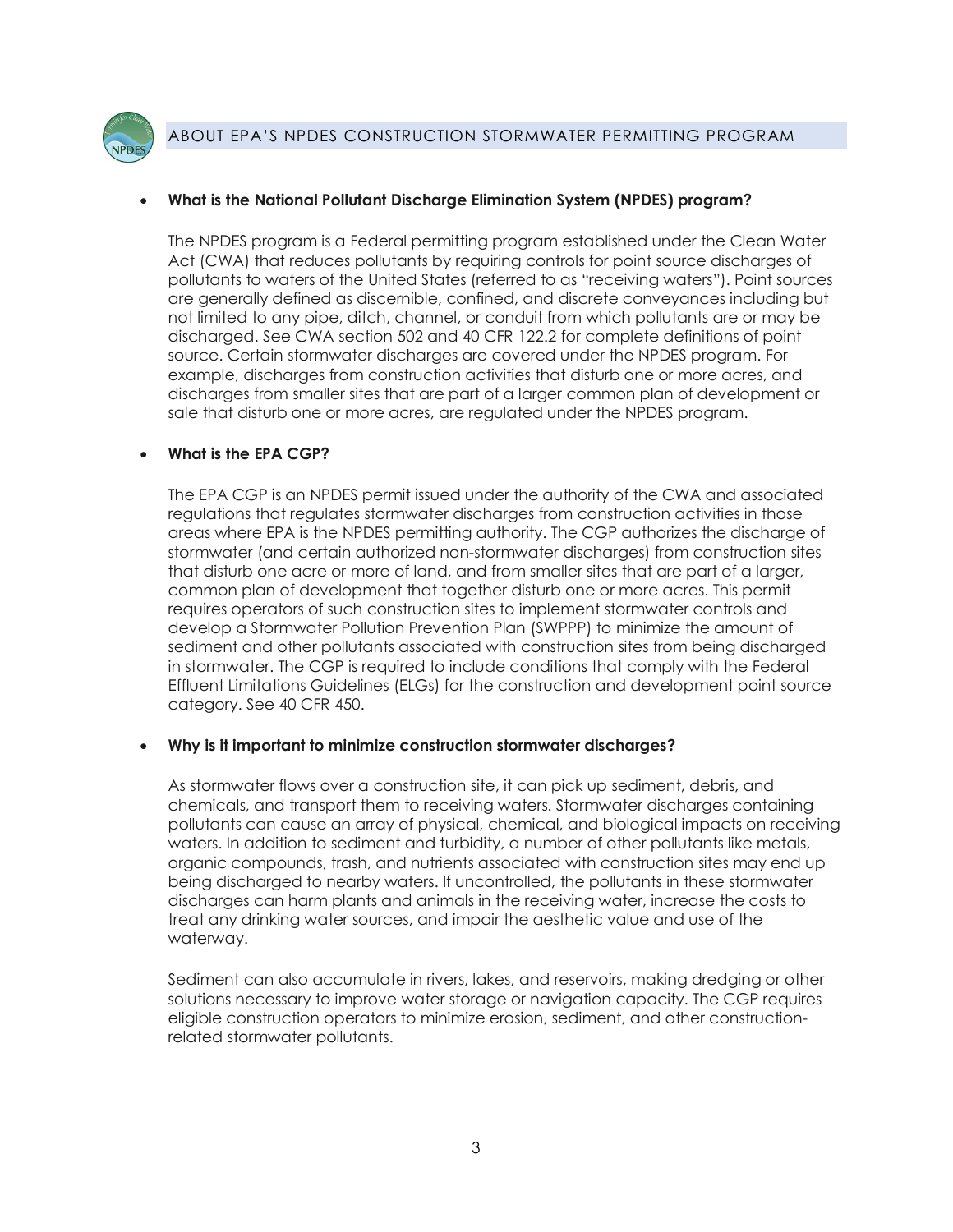#### <span id="page-3-0"></span> • **Do State-issued permits have to include requirements identical to the EPA CGP for stormwater discharges from construction activities?**

 a State from adopting or enforcing requirements that may be more appropriate to address discharges in their State or are more stringent or extensive than those required No, States are not required to use the requirements in EPA's CGP, although some have chosen to use the same or similar permit conditions as are included in the CGP. Stateissued permits must meet their obligations under the CWA. Nothing in the Act precludes under NPDES regulations.

 Whether EPA, a State or a Tribe issues the permit, the CWA and EPA regulations require limitations for the construction and development industry at 40 CFR part 450. In addition, where the discharge has the reasonable potential to cause or contribute to an exceedance of water quality standards, permits must contain water quality-based NPDES permits to include requirements that implement the technology-based effluent effluent limitations as necessary to meet those standards.



# ACTIVITIES THAT CAN BE COVERED UNDER EPA'S CGP

#### <span id="page-3-1"></span> • **What types of construction activities must obtain NPDES permit coverage for their stormwater discharges?**

 disturbance includes those construction activities that are part of a common plan of development or sale that will cumulatively disturb one or more acres of land and discharge stormwater to waters of the U.S. Note that there are situations in which construction activities can be waived from the requirement to obtain NPDES permit coverage (see related Q&A entitled "Are there situations where a permit is not needed' earth-disturbing activities, such as the clearing, grading, and excavation of land, and specifically support the construction activity and involve earth disturbance or pollutant- generating activities of their own (e.g., activities associated with concrete or asphalt In general, any "construction activity" that will disturb one or more acres of land and discharges stormwater to waters of the U.S. must obtain NPDES permit coverage. This for more information). "Construction activities," as defined in [CGP Appendix A,](https://www.epa.gov/system/files/documents/2022-01/2022-cgp-final-appendix-a-definitions.pdf) includes other construction-related activities (e.g., grubbing, stockpiling of dredged or fill materials; placement of raw materials at the site) that could lead to the generation of pollutants. Also authorized under the CGP are discharges of stormwater from "construction support activities," which include construction-related activities that batch plants, equipment staging yards, materials storage areas, excavated material disposal areas, borrow areas).

 include routine earth disturbing activities that are part of the normal day-to-day roads or parking areas, landscape maintenance) nor activities under a State or Federal reclamation program to return an abandoned facility property to an agricultural or open The definition for "construction activity" does not refer to activities such as interior remodeling, completion of interiors of structures, etc. "Construction activity" also does not operation of a completed facility (e.g., daily cover for landfills, maintenance of gravel land use (as opposed to demolition of something in order to build something new).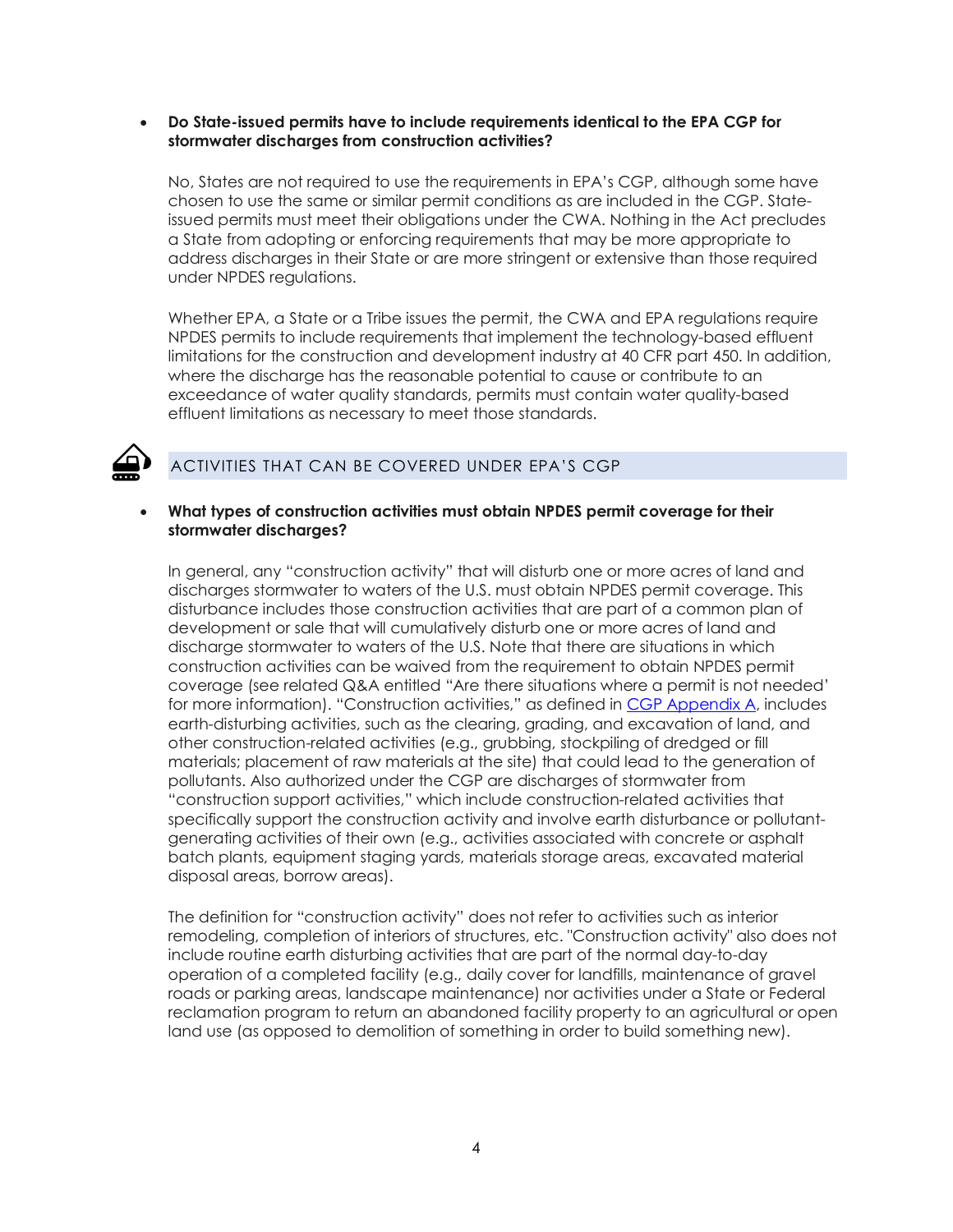#### <span id="page-4-0"></span> • **Are there situations where a permit is not needed?**

 EPA's stormwater regulations allow NPDES permitting authorities to waive NPDES of its intention for a waiver. It is the responsibility of those individuals wishing to obtain a waiver from coverage under this general permit to submit a complete and accurate or another is added during the construction project, the new operator must also submit a waiver certification to be waived permitting requirements for stormwater discharges from small construction sites for qualifying operators in three different waiver scenarios. These scenarios include waivers for: (1) low rainfall erosivity, (2) a total maximum daily load (TMDL) analysis, and (3) an equivalent analysis. Each operator, otherwise needing permit coverage, must notify EPA waiver certification as described **Appendix C** of the CGP. Where the operator changes

waiver certification to be waived.<br>The most commonly applied waiver is the one for low rainfall erosivity. If the construction site disturbs less than five acres, and the rainfall erosivity factor ("R" in the revised universal soil loss equation, or RUSLE) value is less than five during the period of the <u>Rainfall Low Erosivity Waiver Calculator</u> to determine your R factor. If you are eligible and EPA is your permitting authority, then you may submit a <u>Low Erosivity Waiver</u> to EPA. construction activity, the operator would qualify for the low erosivity waiver or "LEW." See

 Additionally, if all of the stormwater from the construction activity is captured on-site and discharged to a receiving water), you do not need a permit. Under the CWA, it is illegal to have a point source discharge of pollutants to a receiving water that is not authorized by the CWA. If you believe there is a potential for a discharge, EPA recommends that keep the stormwater on your site so that it does not reach a receiving water must be effective under any size storm. You may also have an obligation to the relevant State/Tribe concerning discharges to ground water or impoundment of runoff (e.g., allowed to evaporate, soak into the ground on-site, or is used for irrigation (i.e., not you obtain permit coverage before any discharge occurs. The controls that you use to water rights).

#### <span id="page-4-1"></span> • **What if earth disturbance is a normal part of the post-construction use of the site?**

 The earth-disturbing activity has to be part of a project to build, demolish, or replace a permit coverage. Earth disturbance that is a normal part of the long-term use or maintenance of the property is not "active construction" and does not trigger the need dirt road without clearing, grading, or excavating new areas of underlying or surrounding soil or cleaning out a roadside drainage ditch to maintain its "as built" state is road maintenance and not construction. Restoring the original well pad to work over an existing oil or gas well is operation of a well and not construction. Re-grading and re- construction. Repaving is routine maintenance unless underlying and/or surrounding soil is cleared, graded, or excavated as part of the repaving operation. Where clearing, if at least one acre (separately or as part of a larger plan of development) is disturbed. Reworking planters that are part of the landscaping at a building is landscape maintenance and not construction. Applying daily cover at a landfill is simply part of structure (e.g., building, road, pad, pipeline, transmission line) to trigger the need for for NPDES coverage under 40 CFR 122.26(b)(14)(x) or (15)(i). For example, re-grading a graveling a gravel parking lot or equipment pad without clearing, grading, or excavating new areas of underlying or surrounding soil is site maintenance and not grading, or excavating (i.e., down to bare soils) takes place, permit coverage is required operating a landfill and not construction.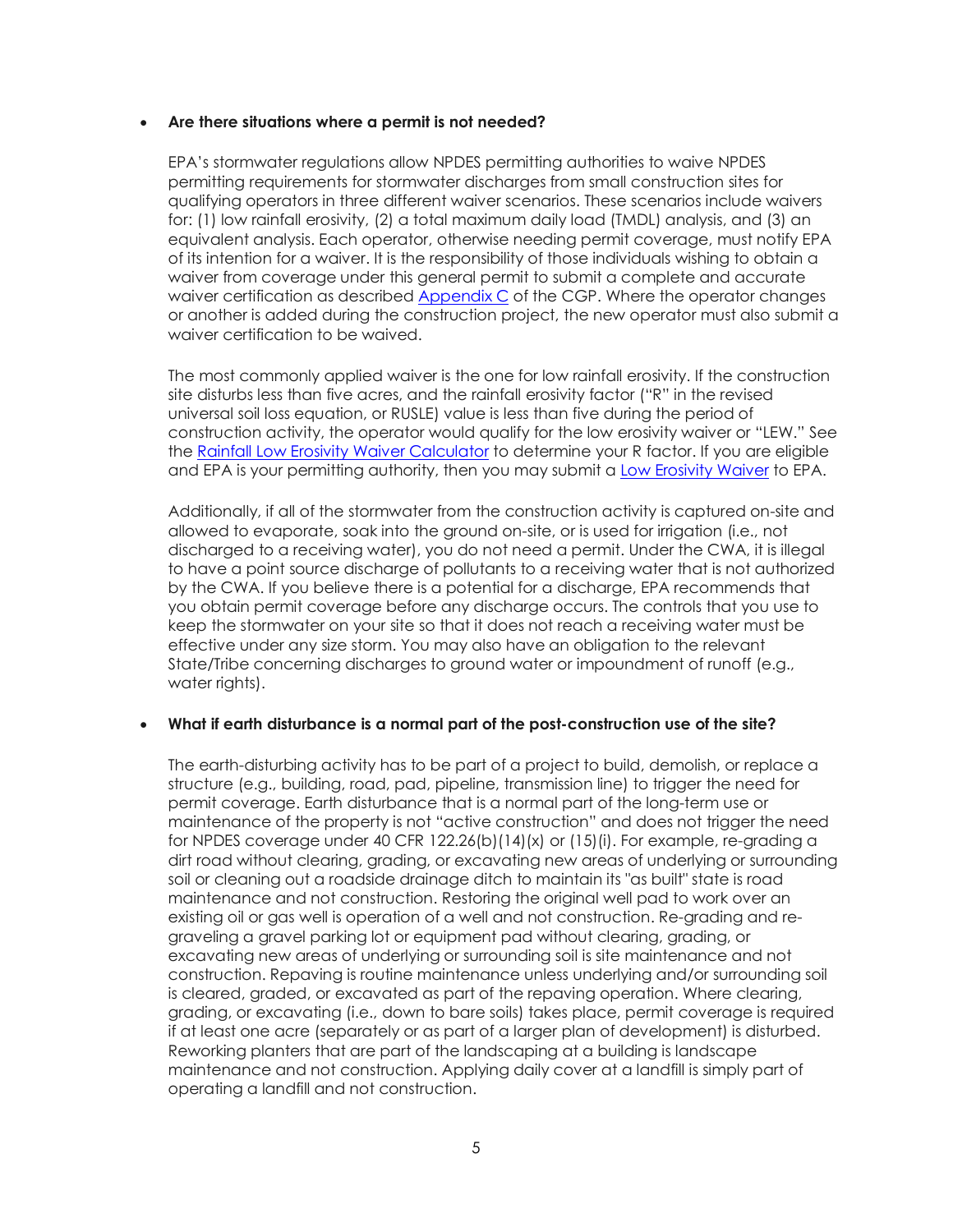<span id="page-5-0"></span> **less than one acre, but that may be part of a larger common plan of development or sale. How can I tell and what must I do?**  • **My project will have stormwater discharges from construction activities that will disturb** 

In many cases, a common plan of development or sale (as defined in <u>CGP Appendix A</u>) consists of many small construction projects. For example, an original common plan of for parks, schools and commercial development that the developer plans to build or sell development for a residential subdivision might lay out the streets, house lots, and areas to others for development. All these areas would remain part of the common plan of development or sale.

 If your smaller project is part of a larger common plan of development or sale that collectively will disturb one or more acres (e.g., you are building on 6 half-acre residential that is part of a 20-acre retail center) then you need permit coverage. The "common plan" of development or sale is broadly defined as any announcement or piece of drawing, permit application, zoning request, computer design, etc.) or physical construction activities may occur on a specific plot. You must still meet the definition of because you probably do not meet the definition of an operator. lots in a 10-acre development or are putting in a fast food restaurant on a 3/4-acre pad documentation (including a sign, public notice or hearing, sales pitch, advertisement, demarcation (including boundary signs, lot stakes, surveyor markings, etc.) indicating operator in order to be required to get permit coverage, regardless of the acreage you personally disturb. If you are a subcontractor, it is unlikely you would need a permit

 remains undeveloped and there has been a period of time where there are no ongoing construction activities (i.e., all areas are either undisturbed or have undergone final stabilization), you can re-evaluate your individual project based on the acreage remaining from the original common plan. If less than five but more than one acre remains to build out the original common plan, then a permit might still be required, but you can treat your project as part of a "small" construction activity and it might be eligible for the waivers available for small construction activities (e.g., one of six lots totaling 2 acres in a 50-acre subdivision can be treated as part of a 2-acre rather than permit would be required. Note though that some local requirements may still apply. However, where only a small portion of the original common plan of development 50-acre common plan). If less than one acre remains of the original common plan, your individual project could be treated as part of a less than one-acre development and no

#### <span id="page-5-1"></span> • **When can you consider future construction on a property to be part of a separate plan of development or sale?**

 After the initial common plan construction activity is completed for a particular parcel, any future construction on that lot like reconstructing after fire, adding a pool or parking disturbed to determine if a permit is required. This would also apply to similar situations at an industrial facility, such as adding new buildings, a pipeline, or new wastewater treatment facility that was not part of the original plan. any subsequent development or redevelopment of that parcel would be regarded as a new common plan of development. For example, after a house is built and occupied, area, would stand alone as a new common plan for purposes of calculating acreage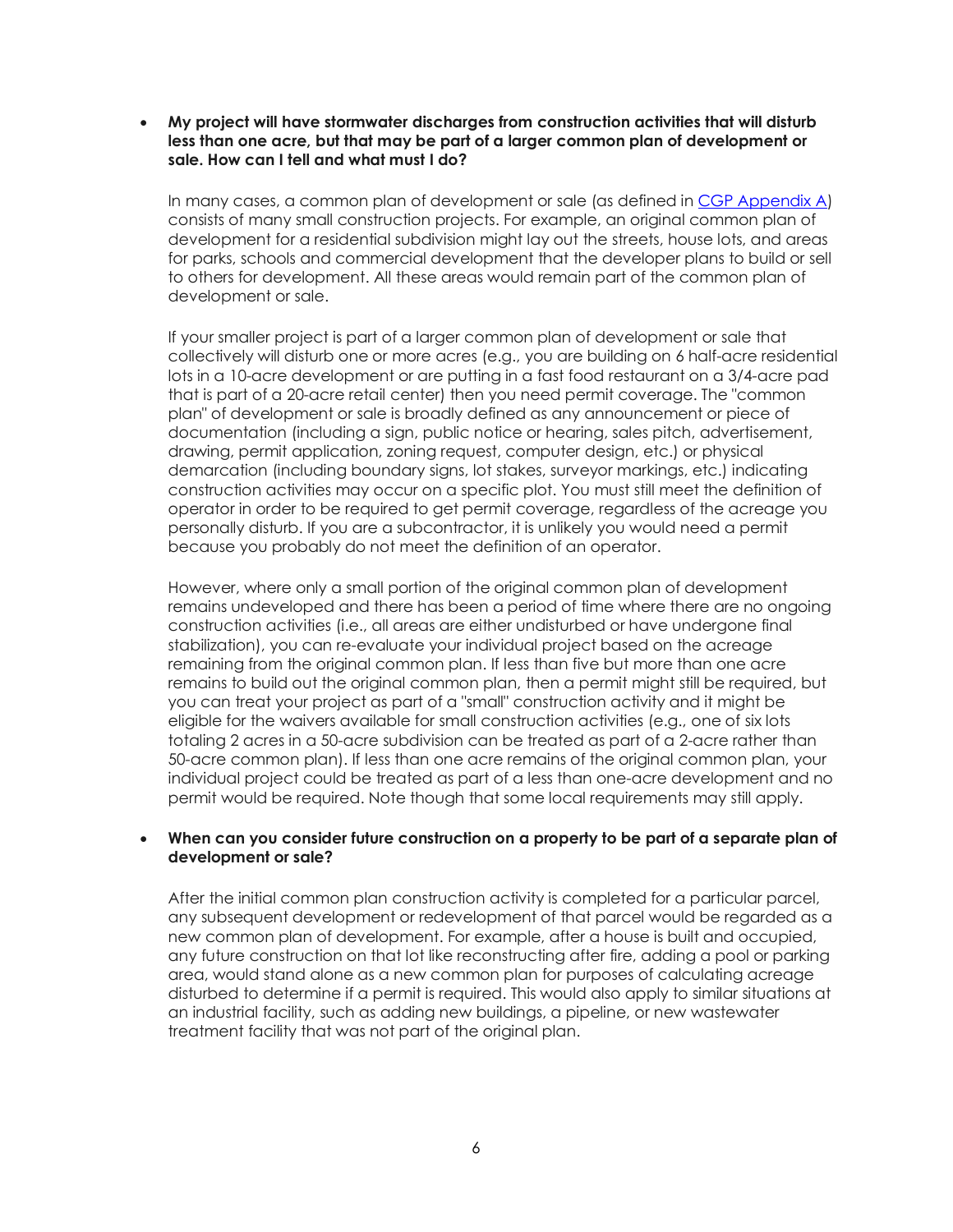#### <span id="page-6-0"></span> • **What if the extent of the common plan of development or sale is contingent on future activities?**

 EPA recognizes that there are situations where you will not know up front exactly how many acres will be disturbed, or whether some activities will even occur. If you are not possible and might wish to overestimate to ensure you do not run into the situation where you should have permit coverage, but do not have it. For example, if you originally estimated less than 5 acres would actually be disturbed and took advantage of the low erosivity waiver, but you actually disturbed 5.5 acres, you would no longer qualify for a delays in obtaining permit authorization and costs associated with contract changes to implement permit requirements - in addition to being liable for any unpermitted sure exactly how many acres will be disturbed, you should make the best estimate waiver and may have to go through the permit process mid-project. This could result in discharges.

 If you have a long-range master plan of development where some portions of the master plan are a conceptual rather than a specific plan of future development and the future construction activities would, if they occur at all, happen over an extended time phases will not overlap. For example, a university or an airport may have a long-range development concept for their property, with future development based largely on needed for a high school with an indefinite plan to add more classrooms and a sports period, you could consider the "conceptual" phases of development to be separate common plans provided the periods of construction for the physically interconnected future needs and availability of funding. A school district could buy more land than facility someday.

#### <span id="page-6-1"></span>• **What if the common plan of development or sale consists of non-contiguous separate projects?**

There are several situations where discrete projects that could conceivably be considered part of a larger common plan can actually be treated as separate projects for the purposes of permitting:

- consider all their construction projects within their entire jurisdiction to be part of an overall common plan. For example, construction of roads or buildings in considered as separate common plans. Only the interconnected parts of a single project would be considered to be a common plan (e.g., a building and its associated parking lot and driveways, airport runway and associated taxiways, a i. A public body (e.g., a municipality, State, Tribe, or Federal agency) need not different parts of a State, city, military base, university campus, etc. can be building complex).
- ii. Where discrete construction projects within a larger common plan of development or sale are located at least 1/4 mile apart and the area between the projects is not being disturbed, each individual project can be treated as a separate plan of development or sale provided any interconnecting road, pipeline or utility project that is part of the same common plan is not concurrently being disturbed. For example, if a utility company was constructing new trunk lines off an existing transmission line to serve separate residential subdivisions located more than 1/4 mile apart, the two trunk line projects could be considered to be separate projects.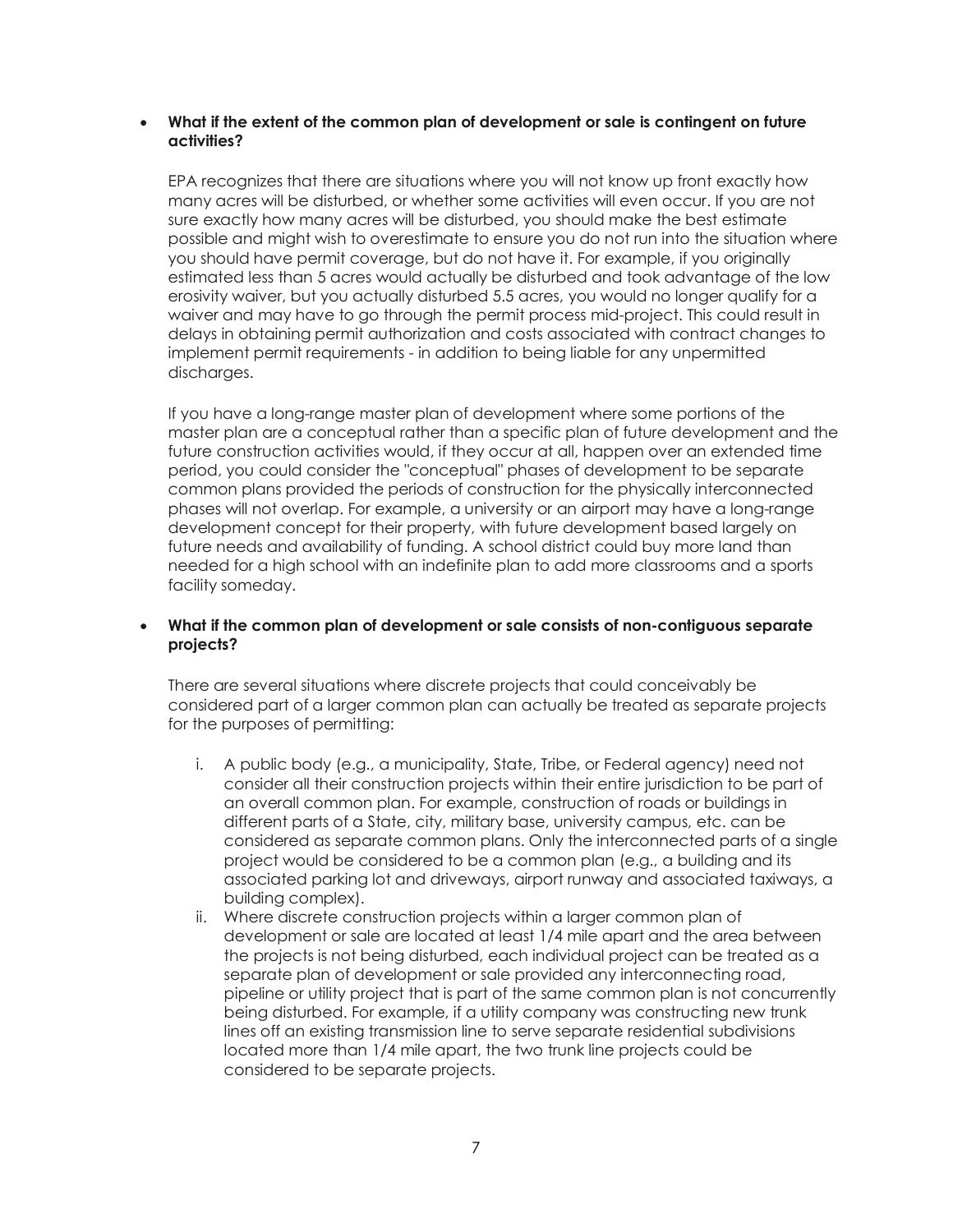## <span id="page-7-0"></span>• **Is NPDES permit coverage required for oil and gas construction?**

 collecting and conveying precipitation runoff, and that are not "contaminated by byproduct or waste products located on the site of such operations." This exemption CWA section 402(l)(2) provides that EPA shall not require, nor force a State to require an NPDES permit for discharges of stormwater runoff from oil and gas exploration, production, processing or treatment operations, or transmissions facilities, composed entirely of flows that are from conveyances or systems of conveyances used for contact with any overburden, raw material, intermediate products, finished product, applies to both construction and industrial facilities and activities associated with oil and gas exploration, production, processing or treatment operations, or transmission facilities. These facilities and activities fall within the following North American Industrial Classification System (NAICS) codes and titles:

- 211-Oil and Gas Extraction,
- 213111—Drilling Oil and Gas Wells,
- 213112—Support Activities for Oil and Gas Operations,
- 48611—Pipeline Transportation of Crude Oil and
- 48621—Pipeline Transportation of Natural Gas.

EPA's <u>Oil and Gas Stormwater Permitting webpage</u> includes a non-exhaustive list of exempt and non-exempt facilities and activities (see section titled "Types of Oil and Gas Permitting"). T Activities and Facilities that are Either Exempt or Non-Exempt from Stormwater

 Under CWA section 402(l), its implementing regulations, and applicable court decisions, the permitting exemption for an oil or gas operation is not available and the operator construction (for at least one acre of land disturbance and less than one acre if part of a common plan of development/sale) and/or an NPDES permit covering stormwater discharges from industrial activities. See 40 CFR 122.26(c)(1)(iii). These circumstances are must obtain coverage under an NPDES permit covering stormwater discharges from tied to the "contaminated by contact with, or do not come into contact with" threshold for permitting. The trigger for stormwater from an oil or gas operation needing NPDES permit coverage is a discharge of stormwater that:

- 1. Results in the discharge of a "reportable quantity" (RQ) for which notification is or was required under 40 CFR 117.21 or 40 CFR 302.6 at any time since Nov 16, 1987; or
- 2. Results in the discharge of a RQ for which notification is or was required under 40 CFR 110.6 at any time since Nov 16, 1987; or
- 3. Contributes to a violation (that is to say, an exceedance) of a water quality standard.

 For more information about the potential need for permitting of oil and gas construction activities, see the <u>Oil and Gas Stormwater Permitting webpage</u>.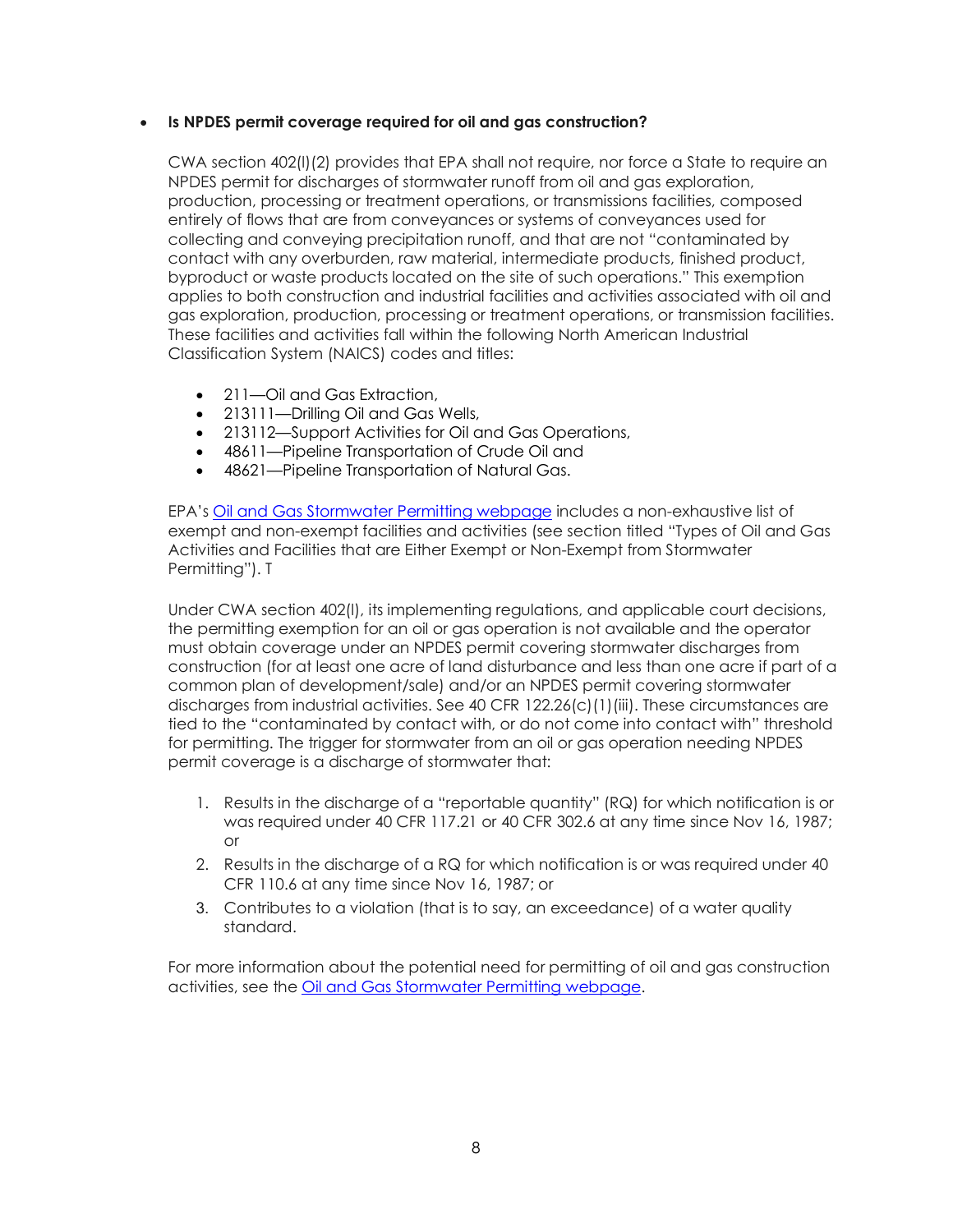

## OBTAINING EPA CGP AUTHORIZATION

## <span id="page-8-0"></span>•**Who is an "operator" under the EPA CGP and therefore responsible for obtaining permit coverage?**

 Operators requiring permit coverage include any party associated with a construction activity that meets either of the following two criteria:

- i. The party has operational control over construction plans and specifications, including the ability to make modifications to those plans and specifications (e.g., in most cases this is the owner of the site); or
- ii. The party has day-to-day operational control of those activities at a project that authorized to direct workers at a site to carry out activities required by the permit; in most cases this is the general contractor (as defined in <u>CGP Appendix A</u>) of the are necessary to ensure compliance with the permit conditions (e.g., they are project).

Where there are multiple operators associated with the same project, all operators must obtain permit coverage. Subcontractors generally are not considered operators for the purposes of this permit.

 EPA emphasizes that it is the party's operational control over the construction project that is determinative of whether they are considered an "operator" under the permit. In control over the project, and they will fall fairly distinctly into either one of the two types frequently finds that parties with the type of operational control over specific projects within the permit's meaning of operator are involved in one or more of the following many cases, there will be two separate parties that have the necessary operational of parties described in the definition in Parts 1.1.1.a and 1.1.1.1.b. In other cases, there will be one party that exercises both types of operational control over the project. EPA activities:

- Authorizing development/construction activities;
- Procuring project plans and specifications;
- Approving/disapproving project plans and specifications;
- Approving/disapproving project bids;
- Approving/disapproving SWPPPs, and SWPPP modifications;
- Issuing cease and desist orders of construction activities regardless if completed;
- Carrying out or managing construction work on the project site that causes earth disturbance.

 other similar decision-making activities not listed here that would be indicative of project-This is not a comprehensive list of activities, and EPA acknowledges that there are likely specific operational control.

#### <span id="page-8-1"></span> **EPA's CGP, but fail to obtain permit coverage?**  • **What if I am required to obtain NPDES permit coverage and eligible for coverage under**

 If an operator does not submit a Notice of Intent (NOI) or any individual permit resulting discharges constitute unpermitted discharges in violation of the CWA. application for its stormwater discharges from an active construction site, then the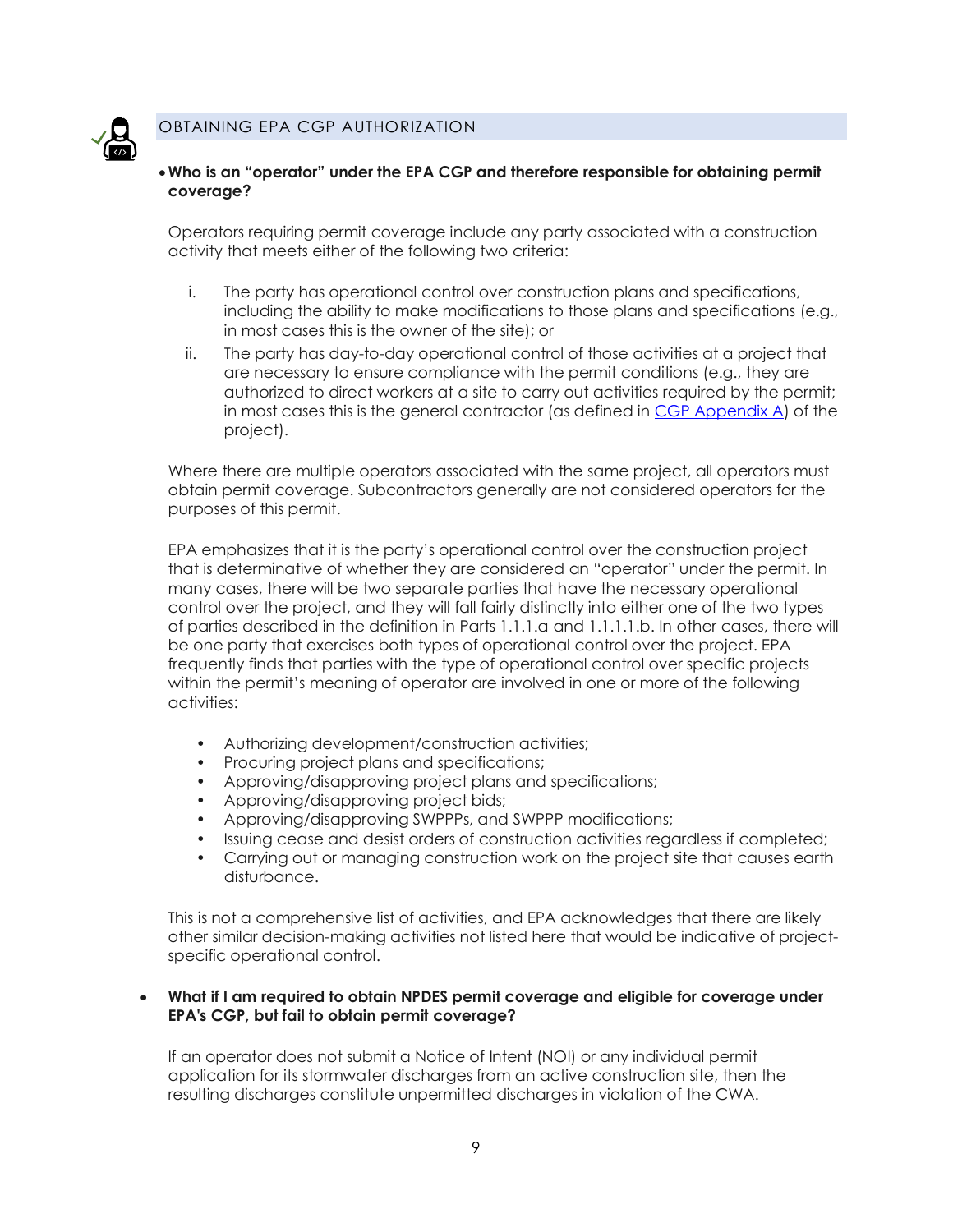## <span id="page-9-0"></span>• **What is a Notice of Intent (NOI)?**

 EPA's CGP relies on the submission of an electronic document called a Notice of Intent (NOI) to gain coverage under the permit. An NOI for a general permit is notice to the NPDES permitting authority (EPA in this instance) of the operator's intent to be covered information is provided is true, accurate, and complete. An NOI typically contains basic NOI, the operator is certifying that the information submitted is true, accurate, and complete, that the operator meets the eligibility requirements, and that, if and when under the general permit and its certification that it is eligible for coverage and that the information about the site and the proposed discharge. By signing and submitting the covered, the operator will comply with the permit conditions and effluent limitations. A fraudulent or erroneous NOI invalidates permit coverage. An incomplete NOI delays permit coverage until such time as the NOI has been completed and the applicable waiting period has passed (i.e.,14 days for operators of new projects for the EPA CGP).

## <span id="page-9-1"></span>• **What type of information must be submitted in an NOI?**

 EPA's CGP: Operators must provide the following types of information in their NOI for coverage under

- i. NPDES permit information;
- ii. Operator information;
- iii. Project/site information;
- iv. Discharge information;
- v. Chemical treatment information, if applicable;
- vi. SWPPP and Personnel Training information;
- vii. Endangered species protection information;
- viii. Historic preservation information;
- ix. Certification of NOI; and
- x. Contact information for NOI preparer.

A copy of the NOI is included as <u>CGP Appendix H</u>.

#### <span id="page-9-2"></span> • **Who is responsible for submitting the NOI for EPA CGP coverage?**

 Any operator of an eligible site that must obtain permit coverage must submit an NOI to be covered under the CGP. The party that meets the first part of the definition of "operator" in most cases will be the owner of the site (i.e., the party that has operational that are necessary to ensure compliance with the permit conditions). Where there are multiple operators associated with the same project, all parties meeting the definition of "operator" must submit an NOI to be covered under the EPA CGP if such coverage is control over construction plans and specifications, including the ability to make modifications to those plans and specifications). The party that meets the second part of the definition of "operator" in most cases will be the general contractor of the project (i.e., the party that has day-to-day operational control of those activities at a project sought.

 Additionally, you are probably not an operator, and therefore are not responsible for submitting an NOI to be covered under the EPA CGP, if: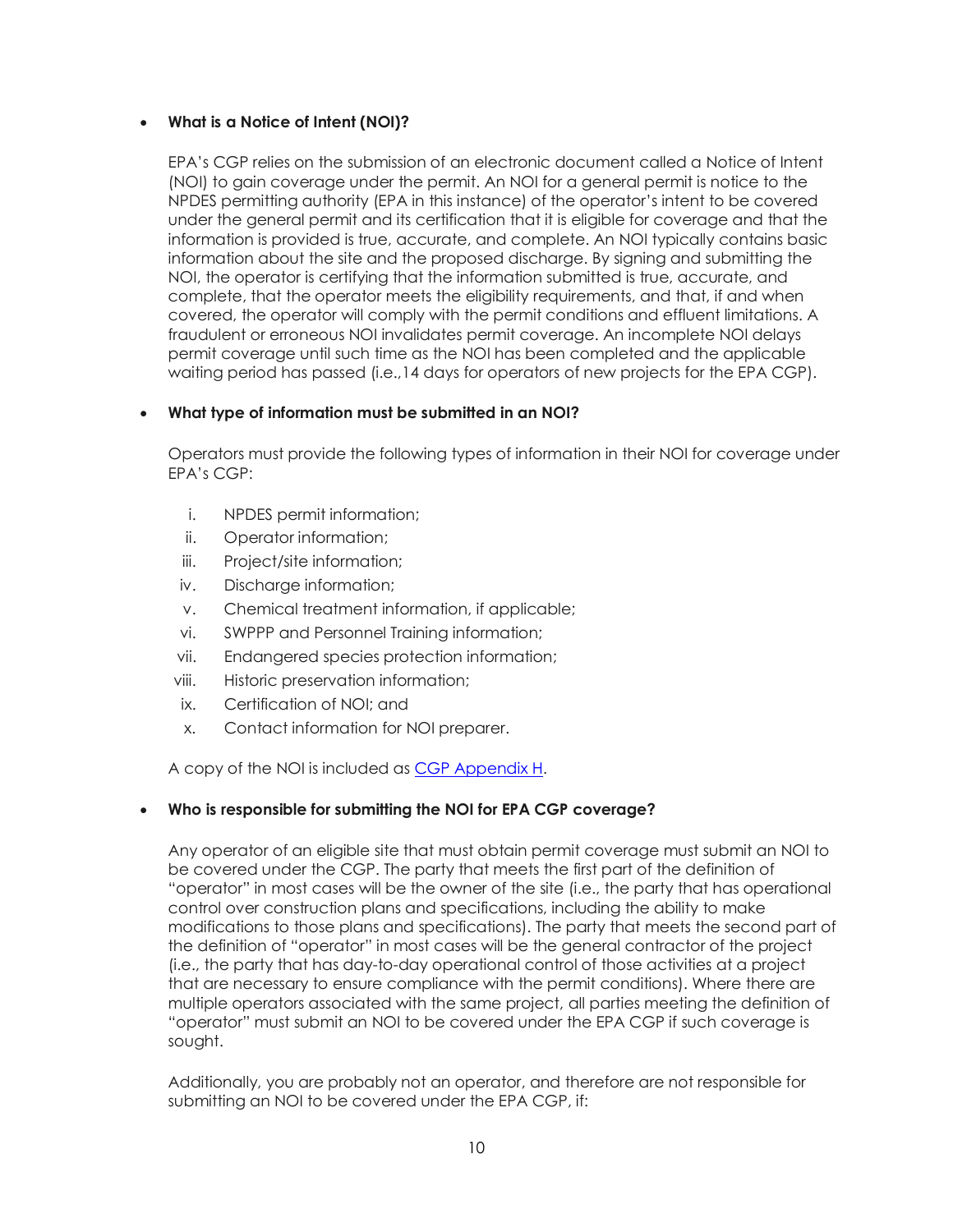- i. You are a subcontractor hired by, and under the supervision of, the owner or a general contractor (i.e., if the general contractor directs your activities on-site); or
- ii. You are a utility service line installer whose activities on-site result in an earth disturbance, but you are not legally a subcontractor or an operator, and there is another entity with permit coverage for the project and they have a SWPPP that specifically identifies someone other than you (or your subcontractor) as the party having responsibility for addressing the impacts your activities might have on stormwater quality.

## <span id="page-10-0"></span>• **What is my responsibility as an operator for subcontractors under EPA's CGP?**

 personnel understand any requirements of the permit that may be affected by the work Operators covered by the permit must ensure that all activities on the site comply with the requirements of the permit. Operators are not required to provide or document formal training for subcontractors or other outside service providers unless the subcontractors or outside service providers are responsible for conducting the inspections required in CGP Part 4, in which case the operator must provide such documentation consistent with CGP Part 7.2.2. That said, operators must ensure that such they are subcontracted to perform. See CGP Part 6.

## <span id="page-10-1"></span> • **If I want to obtain EPA CGP coverage, how many NOIs will I have to submit?**

 his/her control. For example, if you are building homes on multiple lots as part of a larger even if they are on opposite sides of the development. Each operator for a site must submit one NOI to cover the areas of the site that are under residential subdivision development, you can submit one NOI to cover all of your lots,

#### <span id="page-10-2"></span> • **My site's disturbances will occur in an area covered by EPA's CGP and in an area covered under a State-issued construction stormwater permit. Do I need coverage under both the EPA-issued CGP and the State-issued permit?**

 There may be instances where your site will disturb one or more acres of land and discharge stormwater but only a portion of the project occurs in an area where EPA is issued construction stormwater permit (e.g., the CGP), and likely would need coverage the NPDES permitting authority. In this case, you would need coverage under an EPAfrom the NPDES permitting authority(ies) like a State or Tribe that have jurisdiction over the other portions of the project.

 New Mexico and the State of Arizona. Let's also assume this project will disturb an acre or more of land and will result in the discharge of pollutants through stormwater in both States. In this example, the operator of the project would need coverage under an EPA- issued stormwater permit (e.g., the CGP) for the disturbances in New Mexico and, if required by the State of Arizona, an Arizona-issued stormwater permit (even if the portion of the project in EPA's jurisdiction is less than an acre). For example, let's consider a project that has contiguous disturbances or disturbances that are part of a common plan of development or sale that occur both in the State of

#### <span id="page-10-3"></span>• **Where are NOIs sent?**

 submit NOIs for coverage under the CGP, unless they receive a waiver from your EPA Operators must use [EPA's NPDES eReporting Tool \(NeT\)](https://npdes-ereporting.epa.gov/net-cgp/action/login) to electronically prepare and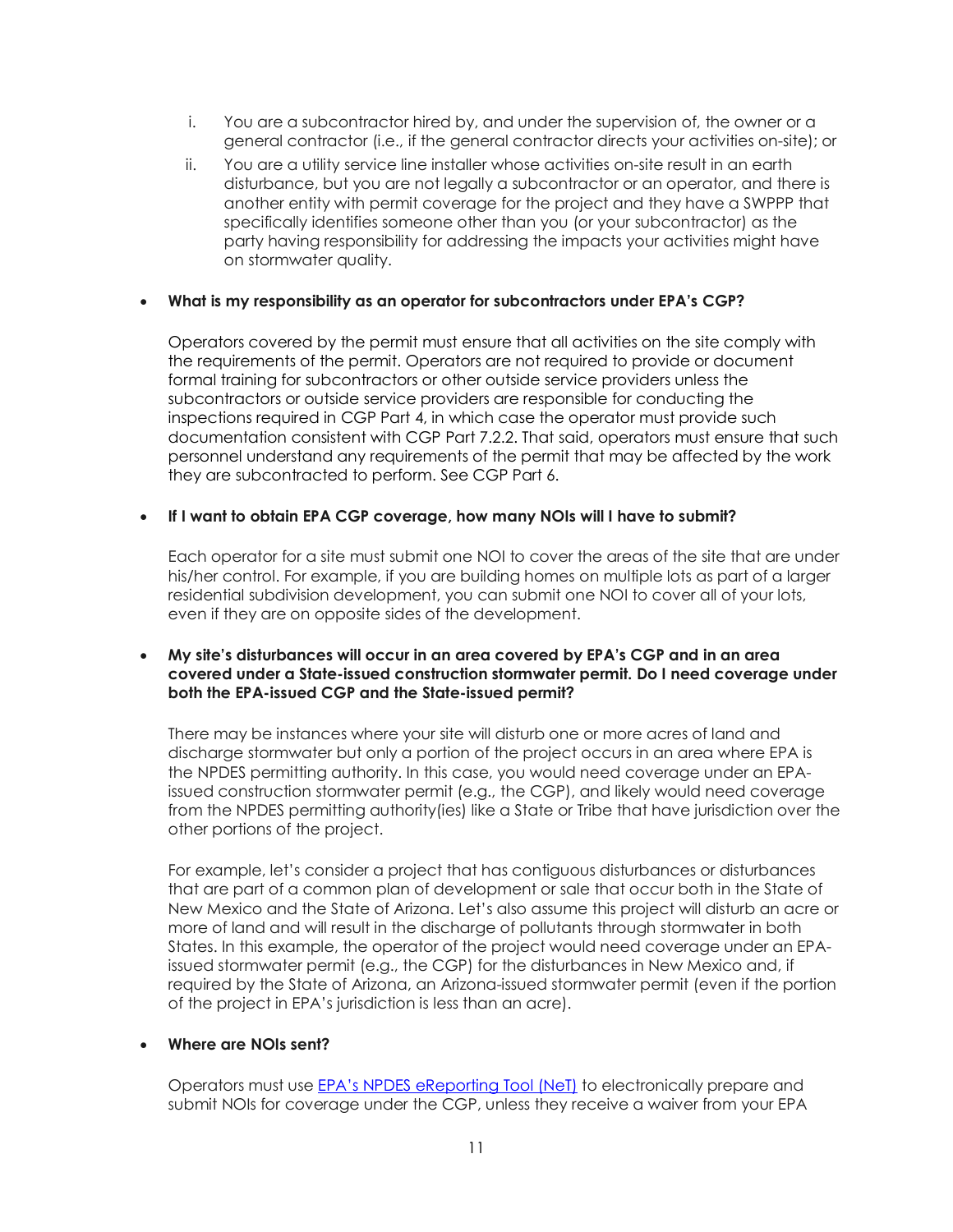Regional Office. Trainings, user guides, and other information can be found on <u>EPA's</u> [website.](https://www.epa.gov/npdes/submitting-notice-intent-noi-notice-termination-not-or-low-erosivity-waiver-lew-under)

 There are two conditions where an EPA Regional Office may grant a waiver from electronic reporting:

- i. If your operational headquarters is physically located in a geographic area (i.e., access in the most recent report from the Federal Communications Commission; ZIP code or census tract) that is identified as under-served for broadband Internet or
- ii. If you have limitations regarding available computer access or computer capability.

 If you wish to obtain a waiver from submitting a report electronically, you must submit a request to the EPA Regional Office. In that request, you must document which exemption you meet, provide evidence supporting any claims, and a copy of your completed NOI form. A waiver may only be considered granted once you receive written confirmation from EPA. If the EPA Regional Offices gives you approval to use a paper NOI, and you elect to use it, you must complete the form in [CGP Appendix H.](https://www.epa.gov/system/files/documents/2022-01/2022-cgp-final-appendix-h-noi.pdf) You must also look in CGP Part 9 to determine if copies of the NOI form must be sent to a State or Indian Tribe.

#### <span id="page-11-0"></span> • **What is the deadline for submitting an NOI for my construction activities and how long until permit coverage begins?**

 NOI and the official start date of your permit coverage, which differ depending on when The table below (from CGP Part 1.4.3, Table 1) provides the deadlines for submitting your you commence construction activities.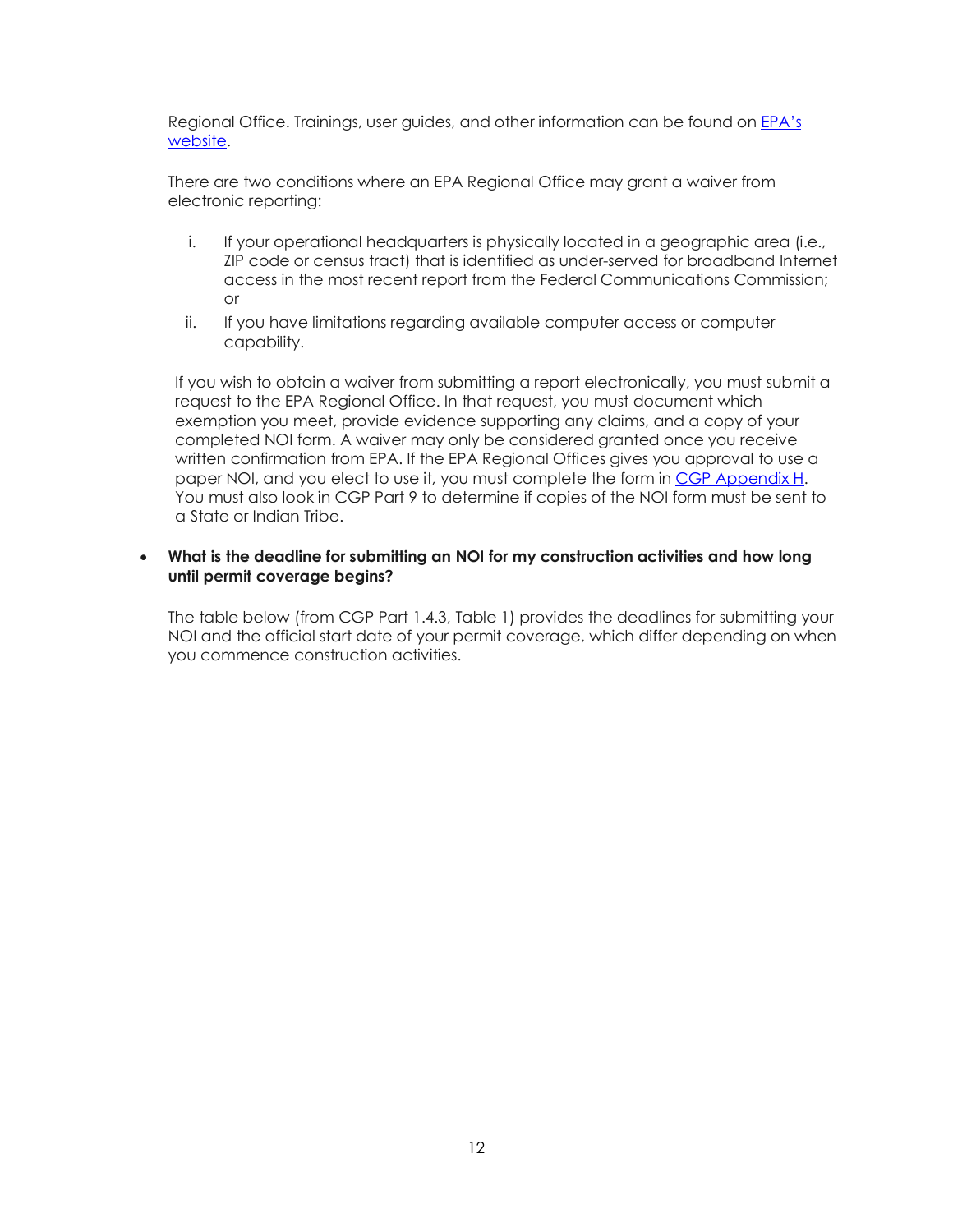| <b>Type of Operator</b>                                                                                                                                                                                                                                                                                                                                                                                                        | NOI Submittal Deadline <sup>1</sup>                                                                  | Permit Authorization Date <sup>2</sup>                                                                                                                                                                                                                                                              |
|--------------------------------------------------------------------------------------------------------------------------------------------------------------------------------------------------------------------------------------------------------------------------------------------------------------------------------------------------------------------------------------------------------------------------------|------------------------------------------------------------------------------------------------------|-----------------------------------------------------------------------------------------------------------------------------------------------------------------------------------------------------------------------------------------------------------------------------------------------------|
| Operator of a new site (i.e., a<br>site where construction activities<br>commence on or after February<br>17, 2022)                                                                                                                                                                                                                                                                                                            | At least 14 calendar days<br>before commencing<br>construction activities.                           | 14 calendar days after EPA<br>notifies you that it has received<br>a complete NOI, unless EPA<br>notifies you that your<br>authorization is delayed or<br>denied.                                                                                                                                   |
| Operator of an existing site (i.e.,<br>a site with 2017 CGP coverage<br>where construction activities<br>commenced prior to February<br>17, 2022)                                                                                                                                                                                                                                                                              | No later than May 18, 2022.                                                                          | 14 calendar days after EPA<br>notifies you that it has received<br>a complete NOI, unless EPA<br>notifies you that your<br>authorization is delayed or<br>denied.                                                                                                                                   |
|                                                                                                                                                                                                                                                                                                                                                                                                                                |                                                                                                      | Provided you submit your NOI<br>no later than May 18, 2022, your<br>authorization under the 2017<br>CGP is automatically continued<br>until you have been granted<br>coverage under this permit or<br>an alternative NPDES permit, or<br>coverage is otherwise<br>terminated.                       |
| New operator of a permitted site<br>(i.e., an operator that through<br>transfer of ownership and/or<br>operation replaces the operator<br>of an already permitted<br>construction site that is either a<br>"new site" or an "existing site")                                                                                                                                                                                   | At least 14 calendar days<br>before the date the transfer to<br>the new operator will take<br>place. | 14 calendar days after EPA<br>notifies you that it has received<br>a complete NOI, unless EPA<br>notifies you that your<br>authorization is delayed or<br>denied.                                                                                                                                   |
| Operator of an "emergency-<br>related project" (i.e., a project<br>initiated in response to a public<br>emergency (e.g., mud slides,<br>earthquake, extreme flooding<br>conditions, disruption in essential<br>public services), for which the<br>related work requires immediate<br>authorization to avoid imminent<br>endangerment to human health<br>or the environment, or to<br>reestablish essential public<br>services) | No later than 30 calendar days<br>after commencing construction<br>activities.                       | You are considered provisionally<br>covered under the terms and<br>conditions of this permit<br>immediately, and fully covered<br>14 calendar days after EPA<br>notifies you that it has received<br>a complete NOI, unless EPA<br>notifies you that your<br>authorization is delayed or<br>denied. |

<span id="page-12-0"></span> 1 If you miss the deadline to submit your NOI, any and all discharges from your construction activities will continue to be unauthorized under the CWA until they are covered by this or a different NPDES permit. EPA may take enforcement action for any unpermitted discharges that occur between the commencement of construction activities and discharge authorization.

<span id="page-12-1"></span> 2 Discharges are not authorized if your NOI is incomplete or inaccurate or if you are not eligible for permit coverage.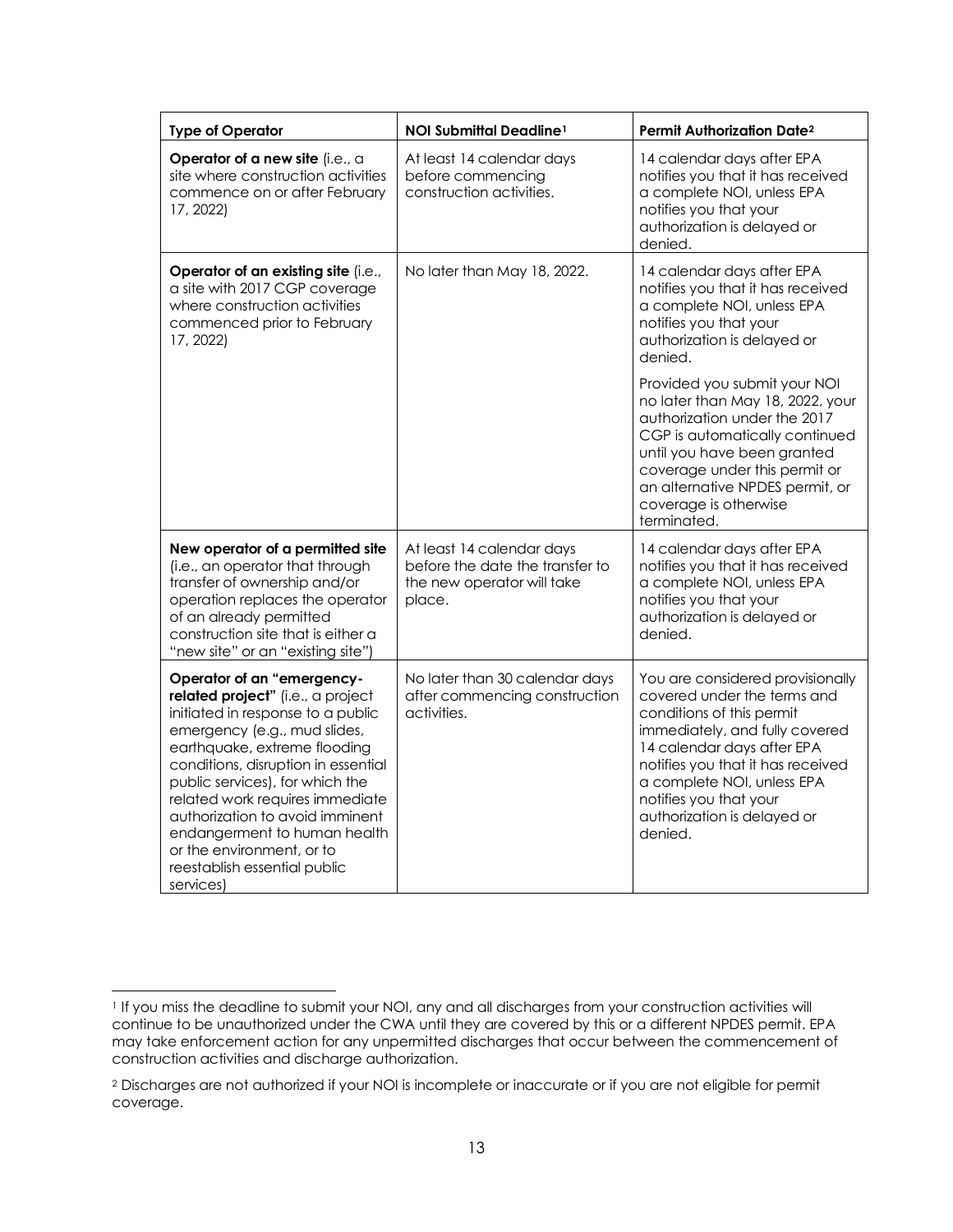## <span id="page-13-0"></span>• **Who should certify/sign the NOI?**

 before it is submitted to EPA) must, in accordance with 40 CFR 122.22, be one of the The certifier of the NOI for the EPA CGP (i.e., the person who must sign the NOI form following:

- making functions for the corporation, or (ii) the manager of one or more manufacturing, production, or operating facilities, provided, the manager is regulated facility including having the explicit or implicit duty of making major capital investment recommendations, and initiating and directing other i. For a corporation: A responsible corporate officer, which means: (i) a president, secretary, treasurer, or vice-president of the corporation in charge of a principal business function, or any other person who performs similar policy- or decisionauthorized to make management decisions which govern the operation of the comprehensive measures to assure long term environmental compliance with environmental laws and regulations; the manager can ensure that the necessary systems are established or actions taken to gather complete and accurate information for permit application requirements; and where authority to sign documents has been assigned or delegated to the manager in accordance with corporate procedures.
- ii. For a partnership or sole proprietorship: A general partner or the proprietor, respectively.
- iii. For a municipality, State, Federal, or other public agency: By either a principal Federal agency includes (i) the chief executive officer of the agency, or (ii) a senior executive officer having responsibility for the overall operations of a principal geographic unit of the agency (e.g., Regional Administrator of EPA). executive officer or ranking elected official. A principal executive officer of a

Note that the certifier cannot use an authorized representative to certify the EPA CGP NOI form.

## <span id="page-13-1"></span>• **Who is authorized to sign the SWPPP, inspection reports, corrective action logs, turbidity monitoring reports, and other compliance documents?**

 can be signed by the person authorized to sign/certify the NOI (see Q&A above), or by a "duly authorized representative" of the person authorized to sign/certify the NOI, pursuant to 40 CFR 122.22(b) and Appendix G, Section G.11.2 of the EPA CGP. A duly SWPPPs, corrective action logs, turbidity monitoring reports, and other permit documents authorized representative may only sign these documents if:

- i. The authorization is made in writing by a person described in Appendix G, Subsection G.11.1;
- for the overall operation of the regulated facility or activity such as the position of may thus be either a named individual or any individual occupying a named ii. The authorization specifies either an individual or a position having responsibility plant manager, operator of a well or a well field, superintendent, position of equivalent responsibility, or an individual or position having overall responsibility for environmental matters for the company (a duly authorized representative position); and
- iii. The signed and dated written authorization is included in the SWPPP. A copy will be required to be submitted to EPA, if requested.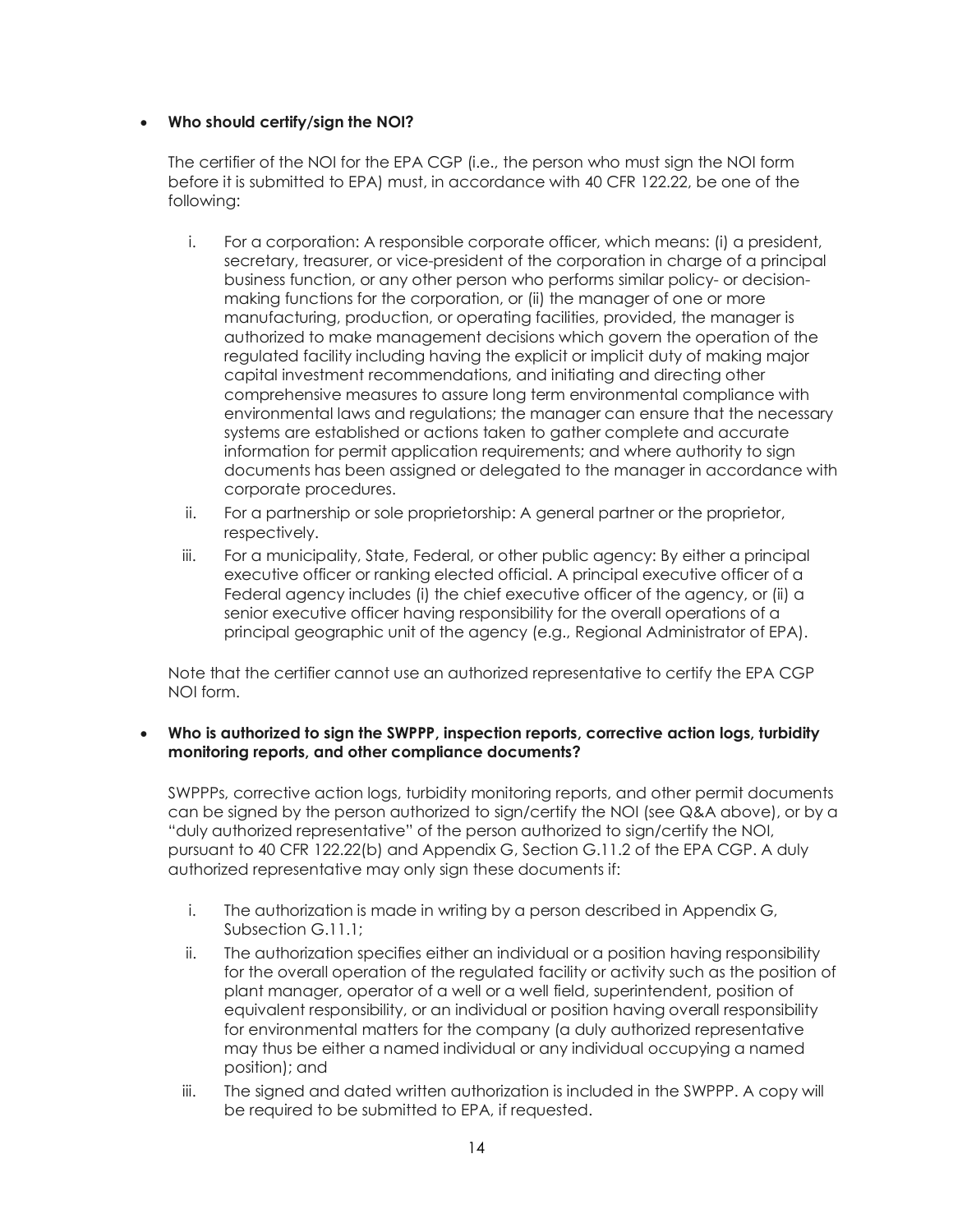The duly authorized representative cannot be a subcontractor or third party. The subcontractor or third party may develop the SWPPP, and may conduct inspections and corrective actions and complete reports, but the actual signature must be made by the NOI signer/certifier or a duly authorized representative of a person authorized to sign/certify the NOI.

#### <span id="page-14-0"></span> • **If the information on my submitted NOI changes, do I need to modify my NOI and, if so, how do I do that?**

 Yes, you must update your NOI when information on your current NOI has changed. To modify an NOI, you may submit a "Change NOI" form using <u>EPA's NPDES eReporting Tool</u> [\(NeT\).](https://npdes-ereporting.epa.gov/net-cgp/action/login) If an EPA Regional Office grants you are a waiver from electronic reporting, then you may submit a paper NOI modification by indicating any NOI changes on the same NOI form in [CGP Appendix H.](https://www.epa.gov/system/files/documents/2022-01/2022-cgp-final-appendix-h-noi.pdf)

 When there is a change to the site's operator, a new NOI must be submitted by the new operator, and the previous operator must submit a Notice of Termination (NOT) form as specified in Part 8.3.

#### <span id="page-14-1"></span> • **If I need to modify an existing NOI, how does this affect my authorization for permit coverage?**

 CGP Part 1.4.4 provides a list of the changes to the Notice of Intent (NOI) that will result in a separate 14-day review period. These changes include the following:

- Changes to the name of the operator;
- Changes to the project or site name;
- Changes to the estimated area to be disturbed;
- Changes to the name of the receiving wate[r3](#page-14-2), or additions to the applicable receiving waters;
- Changes to eligibility information related to endangered species protection or historic preservation;
- • Changes to information provided related to the use of chemical treatment at your site; and
- Changes to answers provided regarding the demolition of structures over 10,000 square feet of floor space built or renovated before January 1, 1980.

During the 14-day review process, the operator may continue to operate based on the information provided in your original NOI, but the operator must wait until the review period ends before commencing or continuing activities on any portion of the site that would be affected by any of the above modifications, unless EPA notifies the operator that the authorization is delayed or denied.

<span id="page-14-2"></span> $^{\rm 3}$  As defined in Appendix A, a "receiving water" is "a "Water of the United States" as defined in 40 CFR §122.2 into which the regulated stormwater discharges."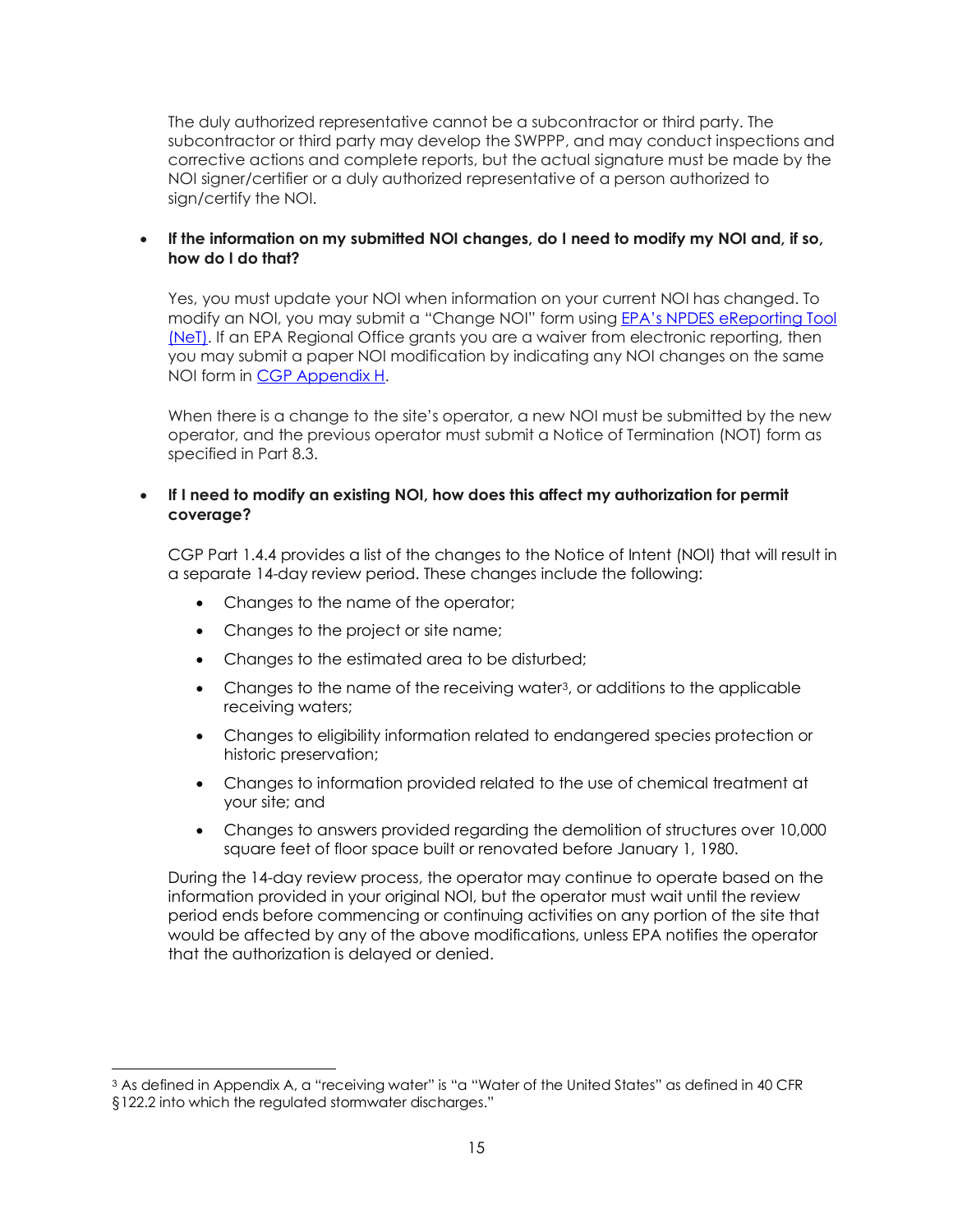#### <span id="page-15-0"></span>• **What if the operator(s) changes before the project is completed?**

 If operational control changes, the old operator must submit an NOT and the new operator must submit an NOI before taking over operational control. In many instances, operational control changes, but only for a portion of the site. In these instances, the new operator must:

- i. submit an NOI because their site is part of a larger common plan; and
- and utility installation for the overall project (e.g., perimeter controls) may not be adequate for the single "big box" or home site.) ii. develop their own SWPPP or adopt the SWPPP of the previous owner if it's still applicable (revisions are likely to be necessary to update the explanations of the operators and stormwater controls - controls that were designed for site grading



## EROSION AND SEDIMENT CONTROL REQUIREMENTS IN THE 2022 EPA CGP

#### <span id="page-15-1"></span> • **Do I have flexibility in preparing the Stormwater Pollution Prevention Plan (SWPPP) and selecting stormwater controls for my site?**

 to select any needed stormwater controls based on the specifics of the site, provided might consider include: more stringent local development requirements and/or building codes; precipitation patterns for the area at the time the project will be underway; soil types; slopes; layout of structures for the site; sensitivity of receiving waters; safety Yes. EPA's permit and SWPPP requirements provide considerable flexibility to the operator they meet the minimum requirements established in CGP Part 2. Some of the factors you concerns of the stormwater controls; and coordination with other site operators.

 can differ in many ways. Operators of small sites may have more limited access to qualified design personnel and technical information. Sites may also have less space for of inlet protection, or silt fence) and non-structural controls (minimizing disturbance, good erosion and sediment control at small construction sites is best accomplished with proper The approach and controls used for minimizing pollutants in stormwater discharges from small construction sites may vary from those used for large sites since their characteristics installing and maintaining certain controls. A number of structural controls (mulching, use housekeeping) have been shown to be efficient, cost effective, and versatile for small construction site operators to implement. As is the case with large construction sites, planning, installation, and maintenance of controls.

 For eligible small residential lot projects, EPA encourages operators to use the Small Residential Lot SWPPP template, which provides a streamlined template for developing the required SWPPP. For information see EPA'[s Small Residential Lot SWPPP Template](https://www.epa.gov/system/files/documents/2021-07/cgp_small_residential_lot_swppp_template_final_draft_11-30-15_0.docx) and [small lot brochure.](https://www.epa.gov/npdes/developing-stormwater-pollution-prevention-plan-swppp)

#### <span id="page-15-2"></span> • **Will every operator have to have their own separate SWPPP or is a joint plan allowed?**

 The only requirement is that there be at least one SWPPP for a site that incorporates the required elements for all operators, but there can be separate plans if individual operators so desire. EPA encourages operators to explore possible cost savings by having a joint SWPPP for several operators.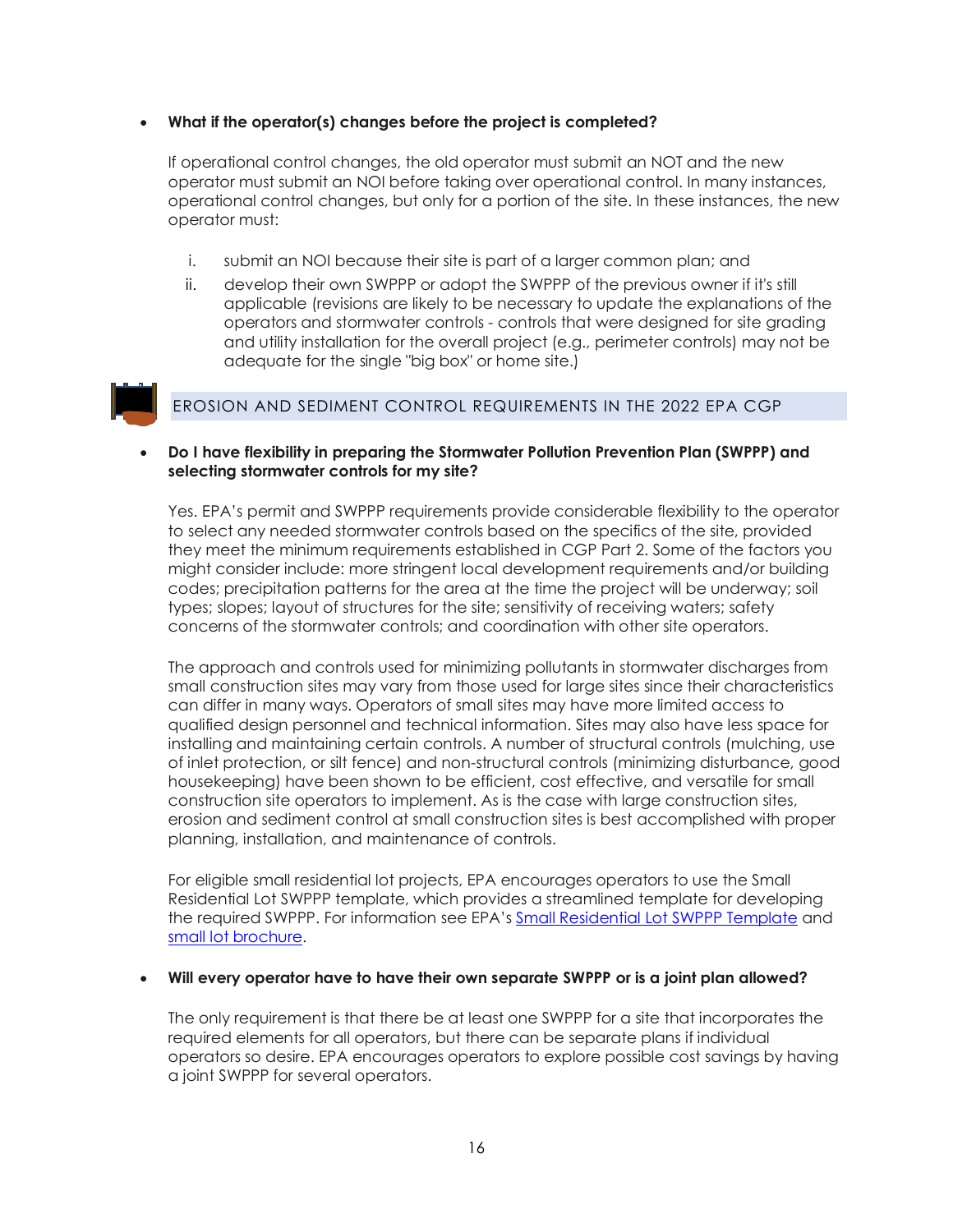operators associated with the same site through a common plan of development or sale (such as a housing development) at which a shared control exists. In this scenario, the operators may develop a group SWPPP instead of multiple individual SWPPPs, and clearly For instance, if both the owner and the general contractor of the construction site meet the definition of an operator and must obtain NPDES permit coverage, either party could develop a group SWPPP that applies to both parties, as long as the SWPPP addresses both parties' permit-related functions. Another example is where there are multiple identify responsibilities that each operator will perform for various permit-related functions, including those related to the installation and maintenance of the shared control.

 Regardless of whether there is a group SWPPP or multiple individual SWPPPs, all operators are legally responsible for compliance with the permit. So, if Operator A relies on Operator B to satisfy any part of its permit obligations, Operator A does not have to duplicate implementation of those permit-related functions if Operator B is implementing remains responsible for permit compliance if Operator B fails to take actions that were ensure, either directly or through coordination with other operators, that their activities do not cause a permit violation or compromise any other operators' controls and/or any them such that both operators are in compliance with the permit. However, Operator A necessary for Operator A to comply with the permit. In addition, all operators must shared controls.

#### <span id="page-16-0"></span> • **What are the buffer requirements in the EPA CGP and how do I determine my requirements?**

 The C&D rule includes a non-numeric effluent limitation to "provide and maintain natural buffer is necessary to meet the requirement, but rather leaves this and other related determinations up to the NPDES permitting authority. The 2022 CGP maintains the specificity related to the buffer requirement that was added in both the 2017 CGP and 2012 CGPs to ensure consistent implementation where EPA is the permitting authority. buffers, unless infeasible." See 40 CFR 450.21(a)(6). However, it does not specify what size

 To provide maximum flexibility for operators, EPA developed buffer compliance alternatives in the CGP. One compliance alternative allows operators to provide a minimum undisturbed natural buffer width of at least 50 feet between the site's disturbances and any receiving waters occurring within 50 feet of the construction site. Alternatively, the operator can choose to establish a smaller buffer or no buffer, if establishing a 50-foot or any buffer is infeasible, as long as other controls are implemented that ensure that the equivalent level of sediment load reduction is achieved as a 50-foot natural buffer. EPA also established more flexible compliance alternatives for linear construction sites and for small residential lots. To learn more about EPA's buffer requirements and how to comply with them, se[e CGP Appendix F.](https://www.epa.gov/system/files/documents/2022-01/2022-cgp-final-appendix-f-buffer-reqs.pdf)

#### <span id="page-16-1"></span>• **If there is no existing or limited natural vegetation in the 50-foot buffer area, do I need to comply with the buffer requirements?**

 There may be instances where the 50-foot area between your site's disturbances and a preexisting natural buffer area on your site and EPA would consider it infeasible to receiving water (i.e., the buffer area) is completely occupied by preexisting development disturbances (e.g., impervious cover). In this case, there would no provide and maintain a natural buffer meaning the site would be exempt from the buffer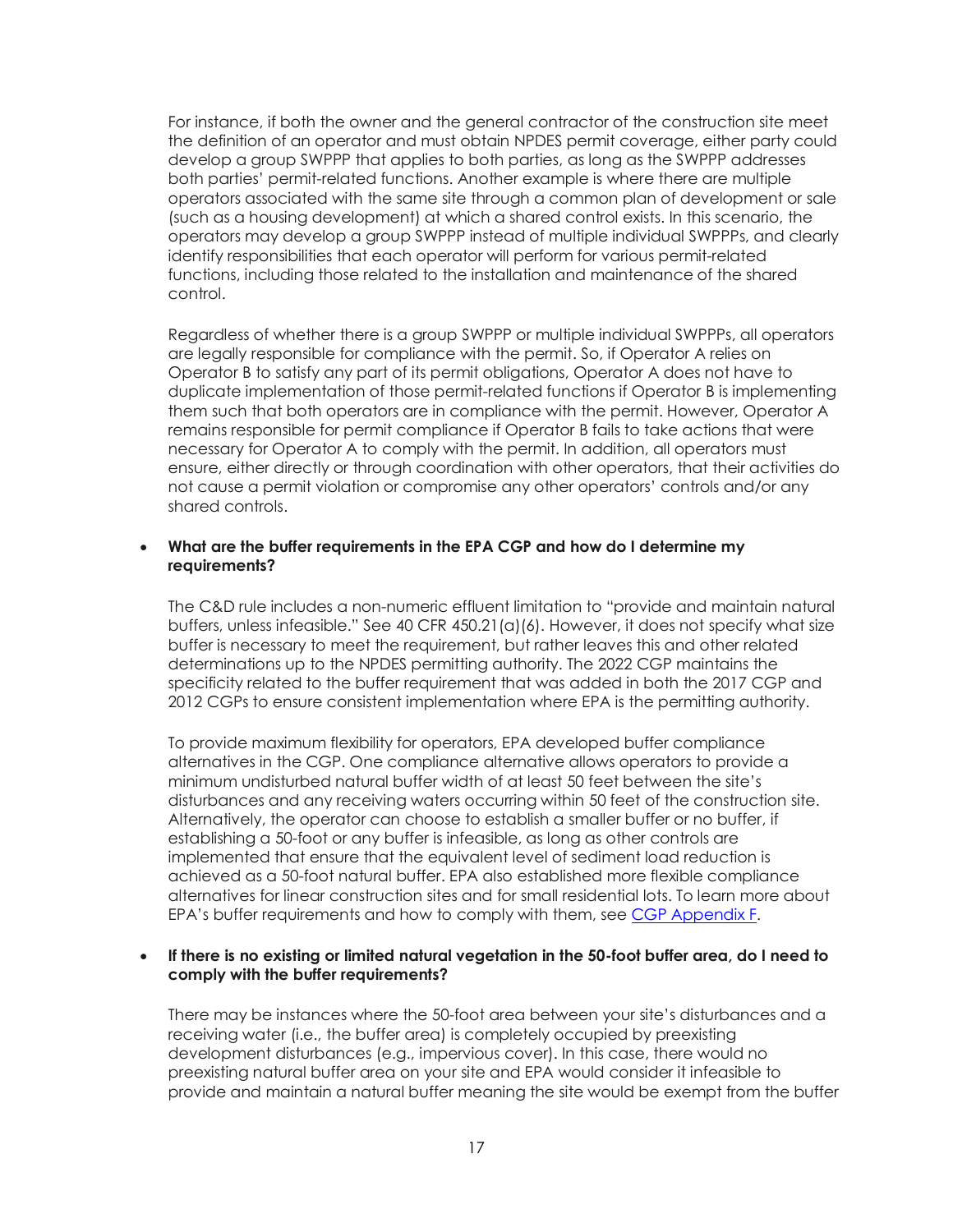requirements in the EPA's CGP. For example, the buffer requirements would not apply if a waterfront promenade completely occupied the 50-foot buffer area.

 For any buffer areas that are only partially occupied by preexisting development disturbances, the buffer requirements in the EPA CGP will apply. The buffer requirements also apply to areas in the 50-foot buffer where natural vegetation is limited or nonexistent (e.g., rocky or sandy areas) and that are otherwise not occupied by preexisting development disturbances.

 For any natural buffer areas on your site with limited vegetation or where there are preexisting development disturbances partially occupying the area, the permit does not require that the natural buffer area in existence be enhanced (e.g., through commencement of construction. Or, if you will be conducting new disturbances within the 50-foot buffer area, to comply with the permit you would only be required to compensate for the loss in buffer sediment removal function resulting from your project's new disturbances; you do not have to compensate for the preexisting development establishment of new vegetation). Compliance can be achieved simply by retaining and protecting from construction activities the natural buffer that existed prior to the disturbances. EPA provides an example for how this calculation could be done in CGP [Appendix F](https://www.epa.gov/system/files/documents/2022-01/2022-cgp-final-appendix-f-buffer-reqs.pdf) (see Attachment 3).

#### <span id="page-17-0"></span>• **If I provide an undisturbed 50-foot, natural buffer consistent with CGP Part 2.2.1(a)(i), are perimeter controls still required at the site?**

 Yes. The requirement to provide and maintain a natural buffer or its equivalent in CGP Part 2.2.1 is independent of (and does not substitute for) the requirement in CGP Part discharges. Therefore, where operators comply with CGP Part 2.2.1 by providing and receiving waters, they must also install perimeter controls to meet the requirement in CGP Part 2.2.3, unless the control is being implemented pursuant to Part 2.2.1a.ii-iii. See CGP 2.2.3 to install perimeter controls along areas of the site that will receive pollutant maintaining a full 50-foot, natural buffer between their construction activities and any Part 2.2.3.a.

#### <span id="page-17-1"></span> • **Is there any flexibility in applying the buffer requirements for small residential lots?**

 and will disturb less than one acre of land, but are part of a larger residential project that will ultimately disturb greater than or equal to one acre. Operators of these lots that are constructing within the 50-foot buffer area may, due to limited technical resources, have difficulty determining the necessary supplemental erosion and sediment controls to permit two streamlined compliance options to assist operators of small residential lots in Yes. Small residential lots include those that are being developed for residential purposes provide the equivalent sediment removal function of a 50-foot buffer. Because of this, and due to the lower risk of sediment discharge from these sites, EPA provides in the meeting the proposed permit's buffer requirements.

 The first compliance option identifies the minimum specific controls that an operator of a small residential lot would need to implement based on the buffer width to be retained. buffer width of 30 feet or less, you would need to provide the following: (1) a double row For example, Small Residential Lot Compliance Alternative 1 specifies that, if you retain a of perimeter controls between the disturbed portion of your site and the surface water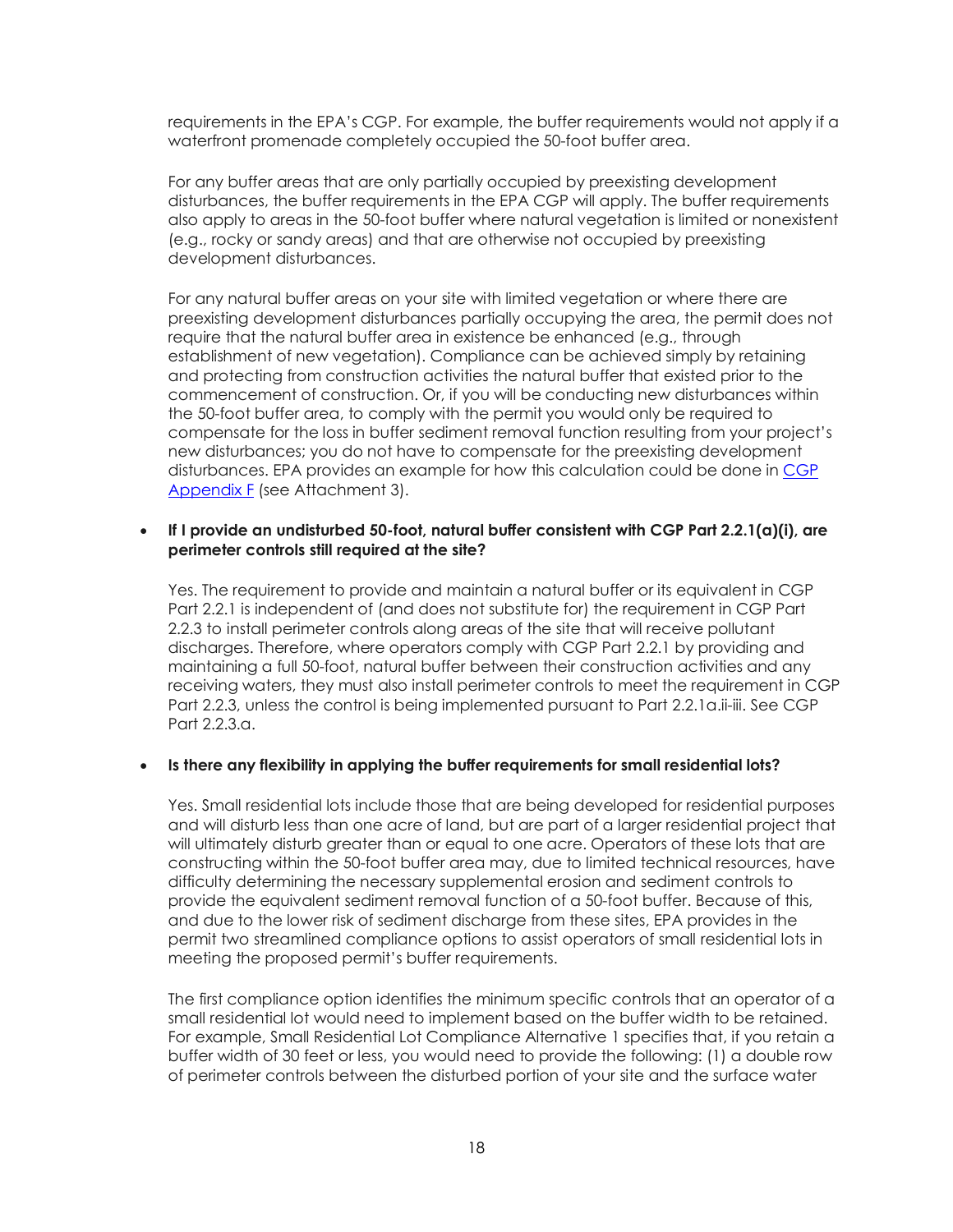calendar days of the temporary or permanent cessation of earth-disturbing activities. spaced a minimum of five feet apart, and (2) completion of stabilization within seven

 The second compliance alternative specifies the controls the operator of the small lot would need to implement based on both the buffer width to be retained and the site's relative risk of sediment discharge. Operators of small lots must first determine their site's sediment risk level (i.e., High, Moderate, or Low) based on their location, soil type, and sediment discharge risk and you are able to retain a 35-foot buffer, you must provide a slope using the tables provided in [CGP Appendix F.](https://www.epa.gov/system/files/documents/2022-01/2022-cgp-final-appendix-f-buffer-reqs.pdf) Based on the site's risk level and the width of buffer to be retained, Small Residential Lot Compliance Alternative 2 then specifies the controls to be implemented. For example, if your site is of "Moderate" double row of perimeter controls between the disturbed portion of your site and the surface water spaced a minimum of five feet apart. See Appendix F in the permit for details about these compliance alternatives.

#### <span id="page-18-0"></span> • **Is there any flexibility in applying the buffer requirements to linear construction projects?**

 practice on many linear project sites. Therefore, operators of linear construction sites will However, EPA recognizes that operators of linear construction sites may have difficulty in fully complying with each of the compliance alternatives due to site constraints (i.e., vegetated buffer width). For this reason, EPA has provided a more flexible alternative to the buffer compliance alternatives in the CGP. The permit requires operators of linear construction sites to retain as much natural buffer as feasible, and/or to the extent Yes. Dispersal of stormwater discharges through adjacent vegetation is a common in many cases find it feasible to treat stormwater discharges through vegetated buffers. operators of linear construction sites may not be able to provide the full 50-foot naturally feasible provide supplemental erosion and sediment controls in the buffer area.

 between the disturbed area and a stream. In this case, permit compliance can be achieved by either providing a ten-foot natural buffer, or by providing a narrower buffer (e.g., five feet) and additional erosion and sediment controls (e.g., a fiber roll barrier in any buffer width retained and/or supplemental erosion and sediment controls installed. For example, consider a linear construction site that has only ten feet of right-of-way addition to the perimeter control), or by providing exclusively erosion and sediment controls. Note that operators must document in their SWPPP their rationale as to why it is infeasible to comply with the buffer requirements in CGP Part 7.2.6(b)(i)(e), and describe

#### <span id="page-18-1"></span>• **Why will I have to obtain specific authorization to use cationic treatment chemicals under EPA's CGP?**

 EPA conducted research regarding the relative toxicity of cationic chemicals for aquatic species. EPA confirmed that cationic chemicals have been found to be acutely toxic to Survey of Polymer Toxicity for Construction General Permit (CGP) Work Group" (Office of some species. EPA's research is encapsulated in a memorandum entitled "Literature Research and Development, November 2011), which is available in the docket for the final 2012 CGP.

 considered approaches that State permitting programs have taken to address cationic addressed, the use of these chemicals is heavily conditioned. These considerations, in In addition to the public comments and the Agency's aquatic toxicity research, EPA treatment chemicals. EPA found that where cationic chemicals are specifically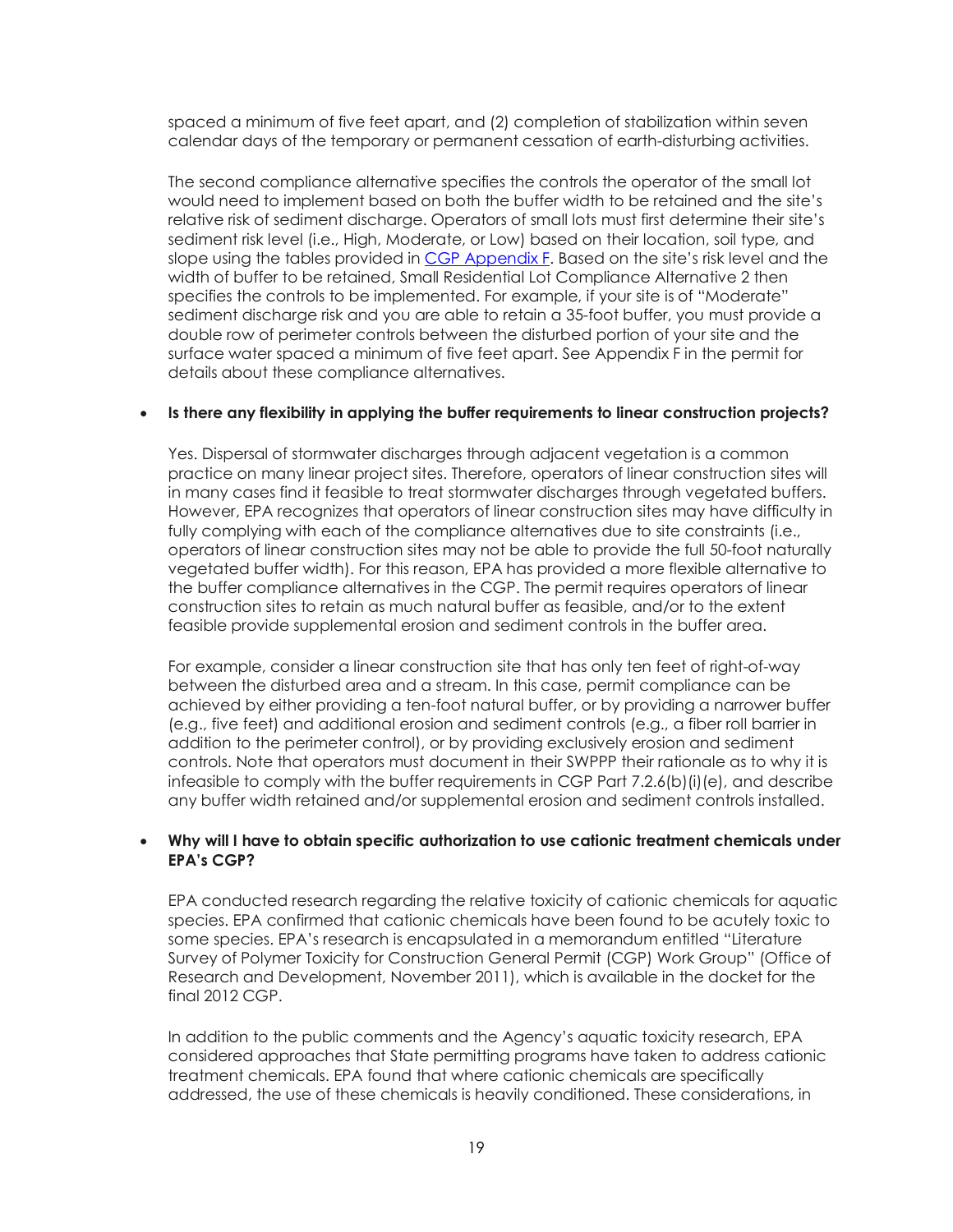degree of individualized review. For that reason, EPA has provided for site-specific authorizing the use of such chemicals, EPA may identify additional stormwater control measures that are needed in order to ensure that discharges meet applicable water addition to EPA's research, led EPA to the conclusion that the use of cationic treatment chemicals at construction sites is best managed if its proposed use is subject to a greater authorization if a site intends to use cationic treatment chemicals during construction. In quality standards.

 The CGP authorizes the use of anionic polymers, flocculants, or other treatment otherwise, an individual permit is required in order to use such chemicals associated with a discharge of pollutants to receiving waters. Operators who plan to use cationic chemicals at their site can request authorization from EPA by using the form in Appendix chemicals at sites provided operators using such measures comply with the requirements in Part 2.2.13 of the permit. Operators that plan to use cationic treatment chemicals are only eligible for coverage under the CGP if site-specific EPA authorization is provided; [J, "Suggested Format for Request for Chemical Treatment."](https://www.epa.gov/system/files/documents/2022-01/2022-cgp-final-appendix-j-request-for-chemical-treatment.pdf) 

| <b>Total Amount of Site Land Disturbance</b><br><b>Occurring at Any One Time</b>                                                                                                | <b>Deadline</b>                                                                                                                                                                                                                                  |
|---------------------------------------------------------------------------------------------------------------------------------------------------------------------------------|--------------------------------------------------------------------------------------------------------------------------------------------------------------------------------------------------------------------------------------------------|
| $\vert$ i. Five acres or less ( $\leq$ 5.0)<br>Note: this includes sites disturbing more<br>than (>5.0) acres total over the course<br>of a project, but that limit disturbance | Initiate the installation of stabilization<br>measures immediately in any areas of<br>exposed soil where construction activities<br>have permanently ceased or will be<br>temporarily inactive for 14 or more<br>calendar days; and              |
| at any one time (i.e., phase the<br>disturbance) to five acres or less $( \leq 5.0)$                                                                                            | Complete the installation of stabilization<br>$\bullet$<br>measures as soon as practicable, but no<br>later than 14 calendar days after<br>stabilization has been initiated.                                                                     |
| $\vert$ ii. More than five acres (>5.0)                                                                                                                                         | Initiate the installation of stabilization<br>$\bullet$<br>measures immediately in any areas of<br>exposed soil where construction activities<br>have permanently ceased or will be<br>temporarily inactive for 14 or more<br>calendar days; and |
|                                                                                                                                                                                 | Complete the installation of stabilization<br>measures as soon as practicable, but no<br>later than 7 calendar days after<br>stabilization has been initiated.                                                                                   |

#### <span id="page-19-0"></span>• **What are the stabilization deadline requirements in the EPA CGP?**

 The CGP establishes a modified approach to the stabilization deadlines, which is based on the concept of phasing construction disturbances. Sites that disturb 5 acres or less the flexibility to choose between completing stabilization within a 14-calendar day timeframe if they limit disturbances to 5 acres or less at any one time, or within a 7- calendar day timeframe if they do not limit disturbances to 5 acres or less at any one total must complete stabilization within a 14-calendar day timeframe. For sites that disturb more than 5 acres total over the course of a construction project, operators have time. The intent of this approach is to provide an incentive to disturb less land at any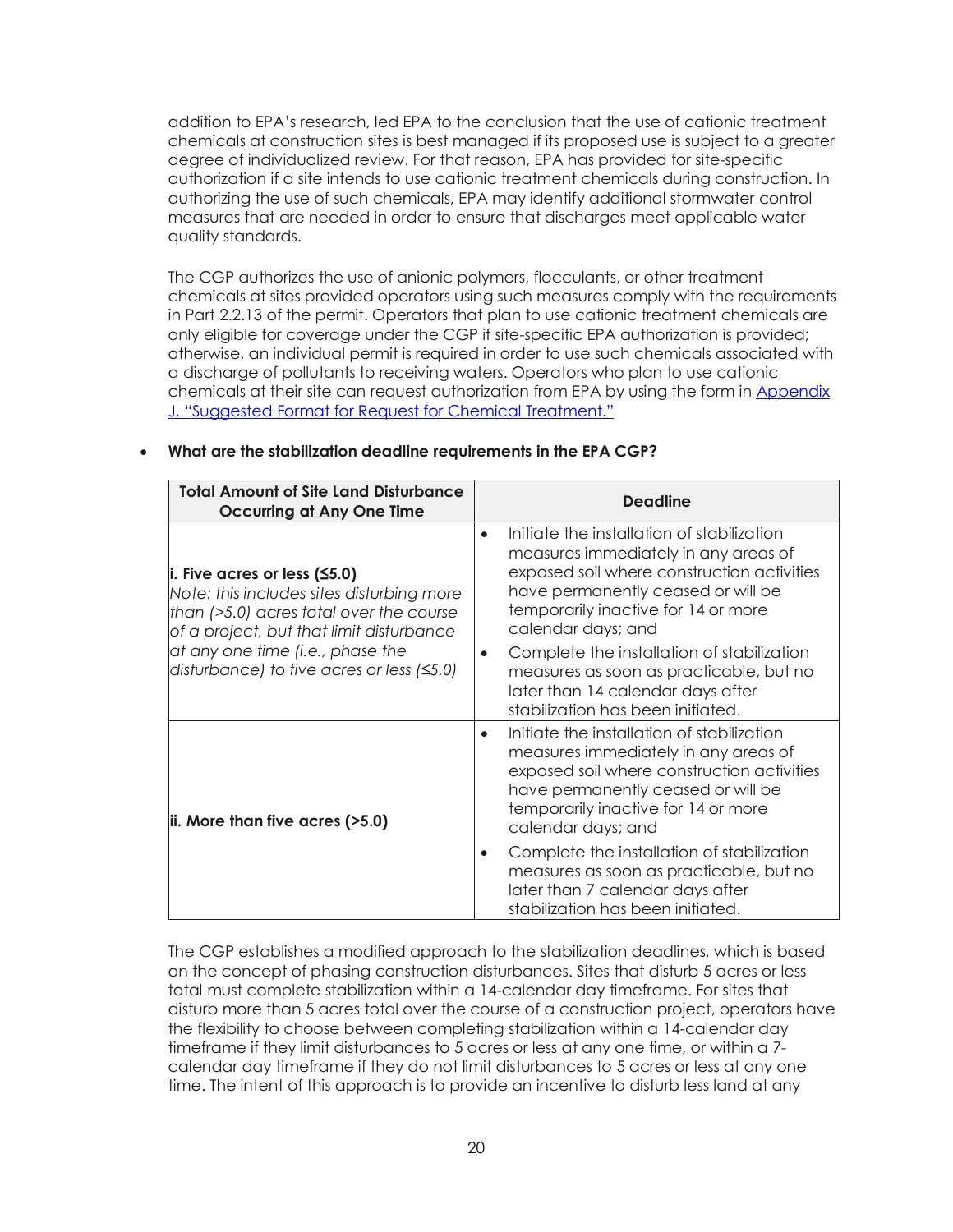given period of time by providing longer stabilization timeframes if the disturbance is kept below a threshold level.

The deadline for sites discharging to sensitive waters remains unchanged (within 7 calendar days), and the exceptions for sites in arid, semi-arid, and drought-stricken areas and for operators affected by circumstances beyond their control also remain unchanged.

## <span id="page-20-0"></span>• **How can I determine if my project is in an area experiencing drought?**

 For a project to qualify for adjusted stabilization timeframes (see Part 2.2.14) or modified conditions, drought-stricken area, and the seasonally dry period. The steps for inspection frequencies (see Part 4.4.2), the project site must be located in an area that meets specific climate definitions. These definitions include: arid conditions, semi-arid determining if a project site qualifies for the permit flexibilities listed above are:

- 1. Determine if a site is in an arid or semi-arid location using any of the following:
	- a. The NOAA National Mapping webpage [\(https://www.ncdc.noaa.gov/cag/national/mapping\)](https://gcc02.safelinks.protection.outlook.com/?url=https%3A%2F%2Fwww.ncdc.noaa.gov%2Fcag%2Fnational%2Fmapping&data=04%7C01%7CUrban.Rachel%40epa.gov%7Ccb0fa415bfb04938698e08d9d6c9741e%7C88b378b367484867acf976aacbeca6a7%7C0%7C0%7C637776983015570111%7CUnknown%7CTWFpbGZsb3d8eyJWIjoiMC4wLjAwMDAiLCJQIjoiV2luMzIiLCJBTiI6Ik1haWwiLCJXVCI6Mn0%3D%7C3000&sdata=ZEBLwNeCxLymPmj0R9iqfN%2BqvBmtUzbl%2BU4Q8UZELME%3D&reserved=0),
	- b. The **PRISM Climate Group's Time Series Values for individual locations** (https://prism.oregonstate.edu/explorer/), or
	- c. EPA's [US EPA EnviroAtlas \(https://www.epa.gov/enviroatlas\)](https://www.epa.gov/enviroatlas).

 inches, the site does not meet the definitions for arid or semi-arid conditions. If the annual total precipitation is less than 10 inches, the site has arid conditions. If the annual total precipitation is greater than 10 inches but less than 20 inches, the site has semi-arid conditions. If the annual total precipitation is greater than 20

 If the site does not meet the definitions for arid or semi-arid, proceed to Step 2 to determine if the site has drought-stricken conditions. If the site has arid or semiarid conditions, proceed to Step 3 to determine the seasonally dry period for the project location.

- [Drought Outlook,](https://www.cpc.ncep.noaa.gov/products/expert_assessment/sdo_summary.php) and identifying if the project site is located in an area which is removal likely, or (4) Drought development likely. If the site is in a drought-stricken 2. Determine if a site is in a drought-stricken area using the [NOAA U.S. Seasonal](https://www.cpc.ncep.noaa.gov/products/expert_assessment/sdo_summary.php)  marked: (1) Drought persists, (2) Drought remains but improves, (3) Drought area, proceed to Step 3 to determine the seasonally dry period for the project location.
- 3. Determine if it is the seasonally dry period for the site for the purposes of this Seasonally Dry Period Locator Tool can be found at [templates.](https://www.epa.gov/npdes/construction-general-permit-resources-tools-and-templates) The Seasonally Dry Period Locator Tool allows permittees to determine if their construction project site is in an arid or semi-arid area, and if any months term (1981-2010) climate data obtained from the PRISM Climate Group. Maps of arid and semi-arid areas, as well as seasonally dry areas by month, can be found permit using the EPA-developed Seasonally Dry Period Locator Tool. Note: the [https://www.epa.gov/npdes/construction-general-permit-resources-tools-and](https://www.epa.gov/npdes/construction-general-permit-resources-tools-and-templates)out of the year are considered seasonally dry. Classifications are based on longon EPA's Construction General Permit website at [https://www.epa.gov/npdes/construction-general-permit-resources-tools-and](https://www.epa.gov/npdes/construction-general-permit-resources-tools-and-templates)[templates.](https://www.epa.gov/npdes/construction-general-permit-resources-tools-and-templates) If the project is operating during those months that are considered seasonally dry, the project qualifies for adjusted stabilization timeframes (see Part 2.2.14) or modified inspection frequencies (see Part 4.4.2).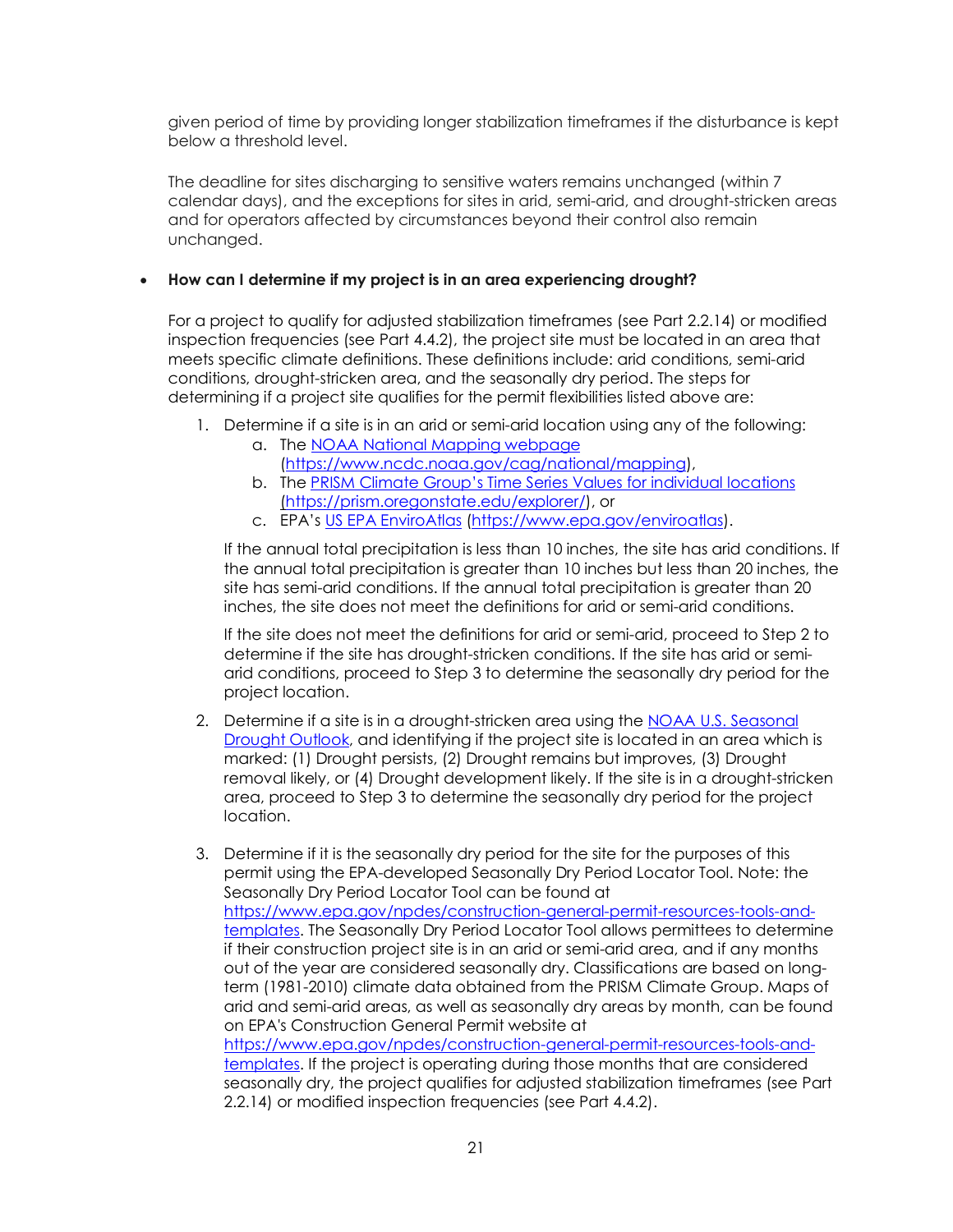#### <span id="page-21-0"></span>• **What does the permit mean by an area's "seasonally dry period" and why is this important?**

 average total precipitation is less than or equal to 0.5 inches. Defining seasonally dry periods helps identify times and locations where: (1) the risk of a discharge-producing measures on a site may be reduced due to lack of precipitation to sustain plant life. EPA establishes the threshold for the seasonally dry period as 0.5 inches of total precipitation per month, as measured by long-term climate data, because: (1) it is consistent with a manageable risk of occurrence of storm events capable of producing stormwater discharges during the dry period. The permit provides different inspection (CGP Part 4.4.2) and stabilization (CGP Part 2.2.14.b.i) requirements for projects that will be active during a "seasonally dry period" within arid, semi-arid, or drought-stricken areas. To provide clarity, EPA defines "seasonally dry period" in Appendix A of the permit as a month in which the long-term storm event is below average, and (2) the ability to utilize vegetative stabilization below average monthly rainfall total for arid and semi-arid areas, and (2) it reflects a

 whether they will be engaged in active construction during the seasonally dry period in [webpage](https://www.epa.gov/npdes/construction-general-permit-resources-tools-and-templates) for further instructions on determining if a project site qualifies for the EPA also provides operators with resources and guidance to assist them in determining an arid, semi-arid, or drought-stricken areas. See EPA's Resources, Tools, and Templates "seasonally dry period" permit requirements.

#### <span id="page-21-1"></span> • **What does it mean to limit disturbances at any one time to 5 acres or less?**

 disturbances to 5 acres or less at any one time means that at no time during the project limiting disturbances at any one time to 5 acres or less: For the purposes of the stabilization requirements in CGP Part 2.2.14(a), limiting do the cumulative earth disturbances exceed 5 acres. The following examples qualify as

- The total area of disturbance for a project is 5 acres or less.
- The total area of disturbance for a project will exceed 5 acres, but the operator ensures no more than 5 acres will be disturbed at any one time through to qualify for the 14-day stabilization deadline. For instance, if an operator completes stabilization of 2 acres of land on a 5-acre disturbance, then 2 additional acres could be disturbed while still qualifying for the longer 14-day implementation of stabilization measures. In this way, site stabilization can be used to "free up" land that can be disturbed without exceeding the 5-acre cap stabilization deadline.

#### <span id="page-21-2"></span> • **Will the stabilization deadline for my site change if disturbances exceed 5 acres?**

 of disturbance occurring at any one time during the course of the project. If at any point during the course of the project, total land disturbance at any one time exceeds 5 acres, the deadline to complete stabilization for this portion of the project is within 7 calendar take advantage of the 14-calendar day deadline for stabilization. For instance, let's acre portion of the site. While that construction is ongoing and prior to stabilization, the Yes. The important determiner of which stabilization deadline applies is the total amount days of initiating stabilization. This deadline applies regardless of whether a previous phase of construction may have limited disturbance to 5 acres or less and was able to consider an operator who starts work on a 20-acre project by clearing and grading a 5-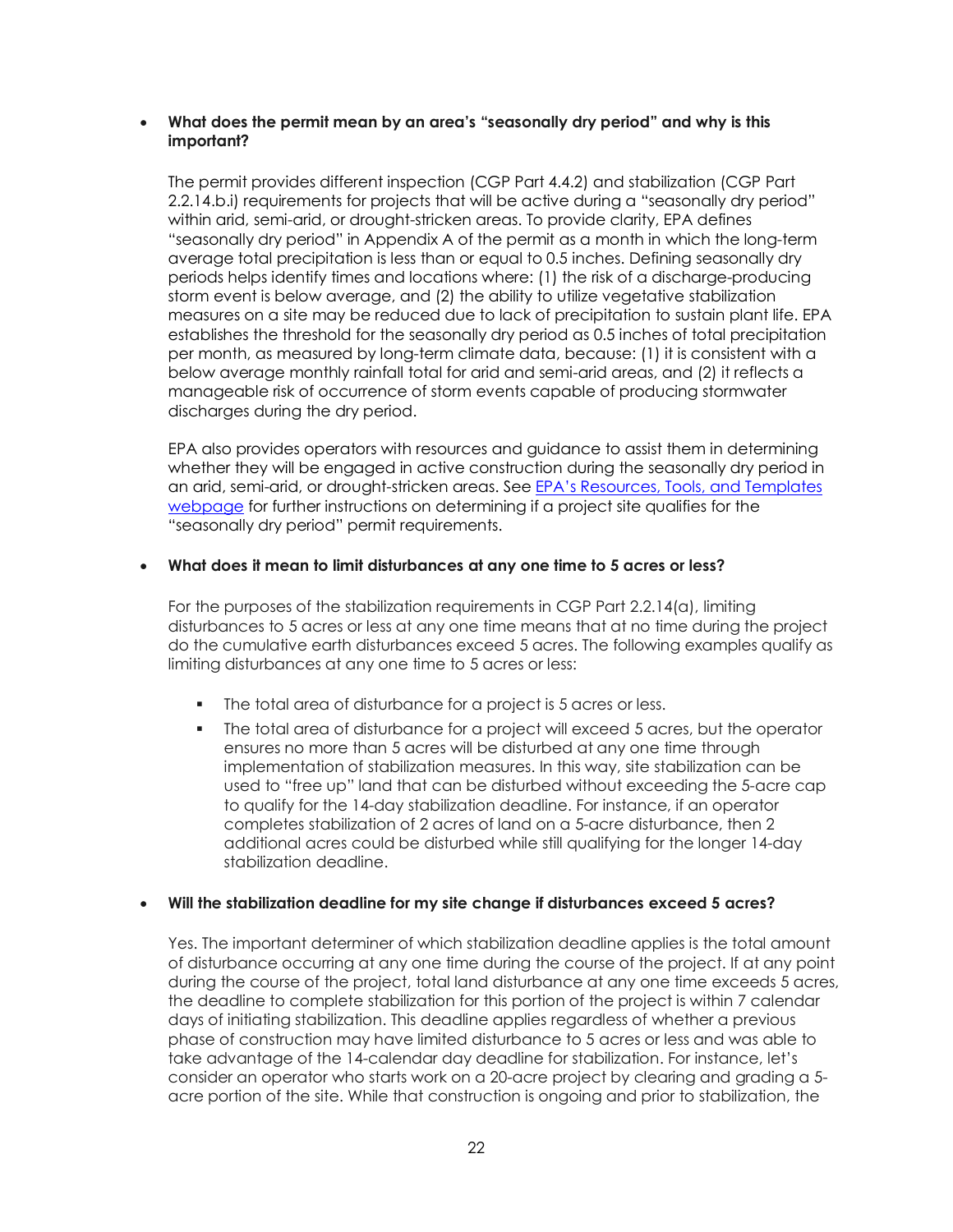operator clears and grades another 3-acre area. In this example, the operator would be disturbed area on the site at any one time exceeds the 5-acre threshold. If total land disturbance at any one time is subsequently reduced to 5 acres or less, the deadline to the flexibility to disturb more land when needed, but are required to stabilize faster during storm events. This approach intends to provide the incentive to stabilize enough required to comply with the 7-day stabilization deadline because the amount of complete stabilization will return to within 14 calendar days. Therefore, operators have because the disturbed is unprotected and vulnerable to erosion and sediment transport land to bring total disturbance at any one time back under the 5-acre threshold so that the operator can resume receiving the benefit of the longer 14-calendar day stabilization deadline.

#### <span id="page-22-0"></span> • **What are the requirements for impaired and high quality waters in the EPA's CGP?**

The CGP includes requirements to protect impaired waters that receive construction site stormwater discharges. Operators of sites that discharge to sediment- or nutrientimpaired waters must comply with more rapid site stabilization requirements and increased site inspection requirements.

 Operators of sites that discharge to high quality waters (i.e., Tier 2, 2.5, or 3 waters) must also comply with the requirements for more rapid site stabilization and increased site inspections. Operators of sites that discharge to any waters impaired for polychlorinated biphenyls (PCBs) and are engaging in demolition of any structure with at least 10,000 square feet of floor space built or renovated before January 1, 1980, must implement additional controls to minimize the exposure of PCB-containing building materials.

 CGP Part 3.3. For more information, see EPA's Turbidity Benchmark Monitoring webpage For sites discharging dewatering water to a sediment-impaired or Tier 2, 2.5, or 3 water, operators are required to conduct turbidity benchmark monitoring in accordance with at<https://www.epa.gov/npdes/turbidity-benchmark-monitoring-dewatering-under>construction-general-permit.

#### <span id="page-22-1"></span>• **What does it mean for a waterbody to be impaired for a "sediment-related parameter"?**

 For the purposes of this permit, a "sediment-related parameter" is one that is closely sediment, transparency, sedimentation, and siltation. related to sediment such as turbidity, total suspended solids (TSS), total suspended

#### <span id="page-22-2"></span> • **What is expected regarding inspections if a storm event happens outside a project's normal business hours?**

 Under the CGP, inspections are only required during a project's normal working hours. For inspection would be required on Monday - this project's next work day. example, if the storm event that produces 0.25 inches of rain occurs on a Saturday, an

#### <span id="page-22-3"></span> • **Are there situations when infiltration should not be used at a site?**

 stormwater infiltration and filter to reduce pollutant discharges. The permit provides the The CGP encourages operators to infiltrate stormwater from construction sites. CGP Part 2.2.2 requires operators to direct stormwater to vegetated areas and maximize operator with an exception to the requirement to maximize stormwater infiltration and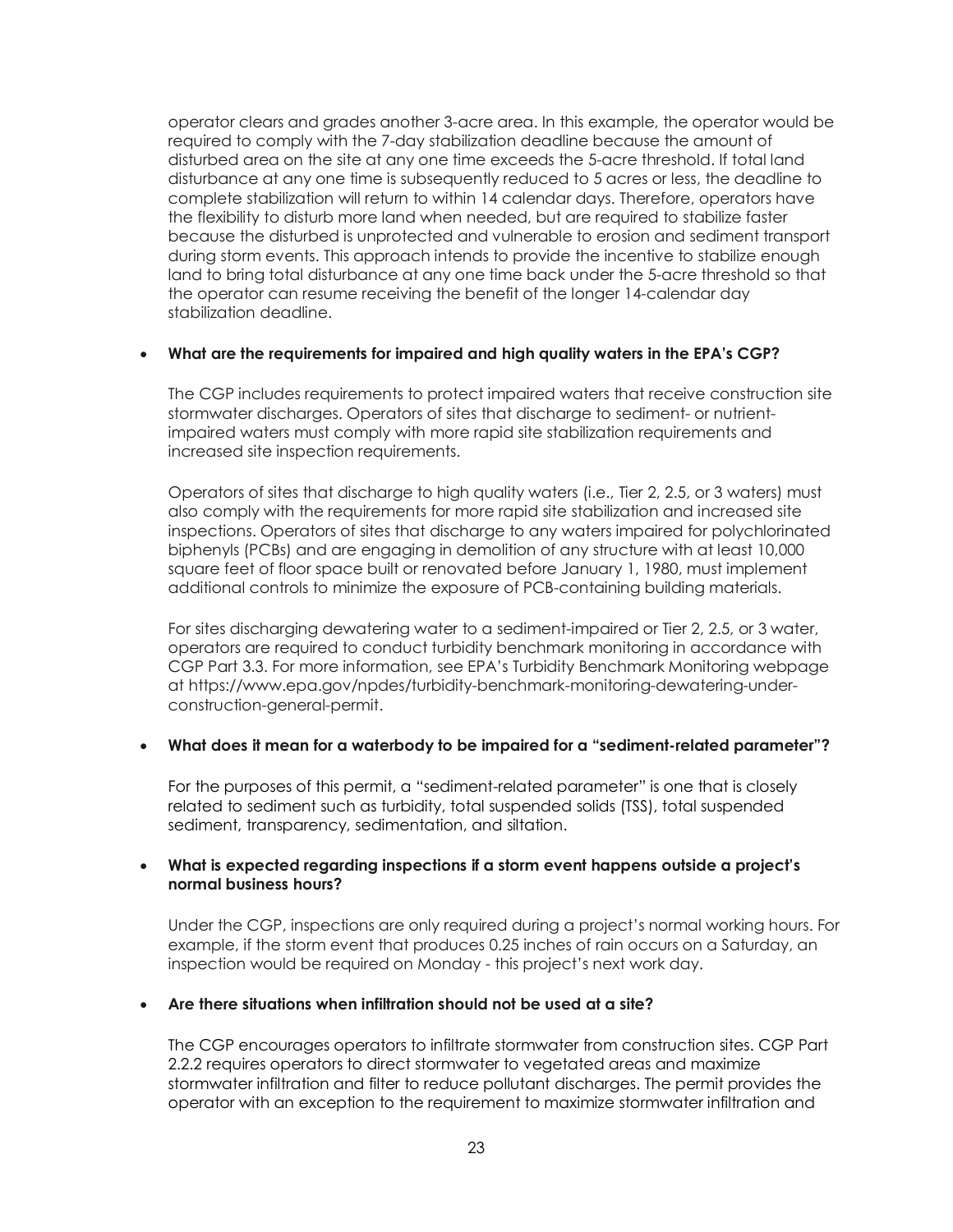filtering if, in their judgment, infiltration would be inadvisable due to the underlying geology (e.g., karst topography) and groundwater contamination concerns, or infeasible due to site conditions.

 water table, or proximity to source water or wellhead protection area(s) make the site particular concern include proximity to: a current or future drinking water aquifer; a that do not allow for infiltration. Operators should consider whether factors such as specific contaminant concerns from the construction site, the underlying soils or geology, hydrology, depth to the ground unsuitable for infiltrating construction stormwater. Site conditions that may be of drinking water well or spring (including private/household wells); highly conductive geology such as karst; known pollutant hot spots, such as hazardous waste sites, landfills, gas stations, brownfields; an on-site sewage system or underground storage tank; or soils

 [Source Waters](https://www.epa.gov/sourcewaterprotection/drinking-water-mapping-application-protect-source-waters-dwmaps#What) (DWMAPS). DWMAPS is an online mapping tool that can be used to locate drinking water providers, potential sources of contamination, polluted waterways, and information on protection initiatives in the site area. You may find it helpful to consult EPA's [Drinking Water Mapping Application to Protect](https://www.epa.gov/sourcewaterprotection/drinking-water-mapping-application-protect-source-waters-dwmaps#What) 

## <span id="page-23-0"></span>• **Are there situations where stormwater controls for storm inlets are not required?**

 CGP Part 2.2.10 requires the installation of inlet protection measures prior to entry into storm drain inlets that carry stormwater from the site to a receiving water if the operator has authority to access the storm drain inlet. EPA has added an exception to this requirement in Part 2.2.10.a for storm drain inlets that are conveyed to a sediment basin, sediment trap, or similarly effective control. Where this exception applies, the operator is required to include in the SWPPP a short description of the control that receives stormwater flow from the site. See CGP Part [7.2.6.b.iv](https://7.2.6.b.iv).

## <span id="page-23-1"></span> • **Are there erosion controls that can be implemented that are more "wildlife friendly" than others?**

 It is common for some type of netting to be used in connection with seeding or planting to guard against erosion while vegetation is established for stabilization. If netting will be used at the site, EPA encourages operators to consider employing products that have been shown to minimize impacts on wildlife. For instance, the U.S. Fish & Wildlife Service provides recommendations on the type of netting practices that are considered "wildlife and that use a loose weave with a non-welded, movable jointed netting, as well as from polypropylene, nylon, polyethylene, or polyester. Other recommendations include <u>cts\_revised.pdf</u> for further information. There also may be State, Tribal, or local friendly," including those that use natural fiber or 100 percent biodegradable materials those products that are not wildlife friendly including square plastic netting that are degradable (e.g., photodegradable, UV-degradable, oxo-degradable), netting made removing the netting product when it is no longer needed. See [https://www.fws.gov/midwest/eastlansing/library/pdf/WildlifeFriendlyErosionControlProdu](https://www.fws.gov/midwest/eastlansing/library/pdf/WildlifeFriendlyErosionControlProducts_revised.pdf)  requirements or recommendations about using wildlife friendly erosion control products.

#### <span id="page-23-2"></span>• **What does it take to be considered a "qualified person" for inspections?**

 conducting site inspections pursuant to CGP Part 4 on your site must, at a minimum, be a A "qualified person" is someone who has completed the training required by CGP Part 6.3. For projects that receive coverage prior to February 17, 2023, any personnel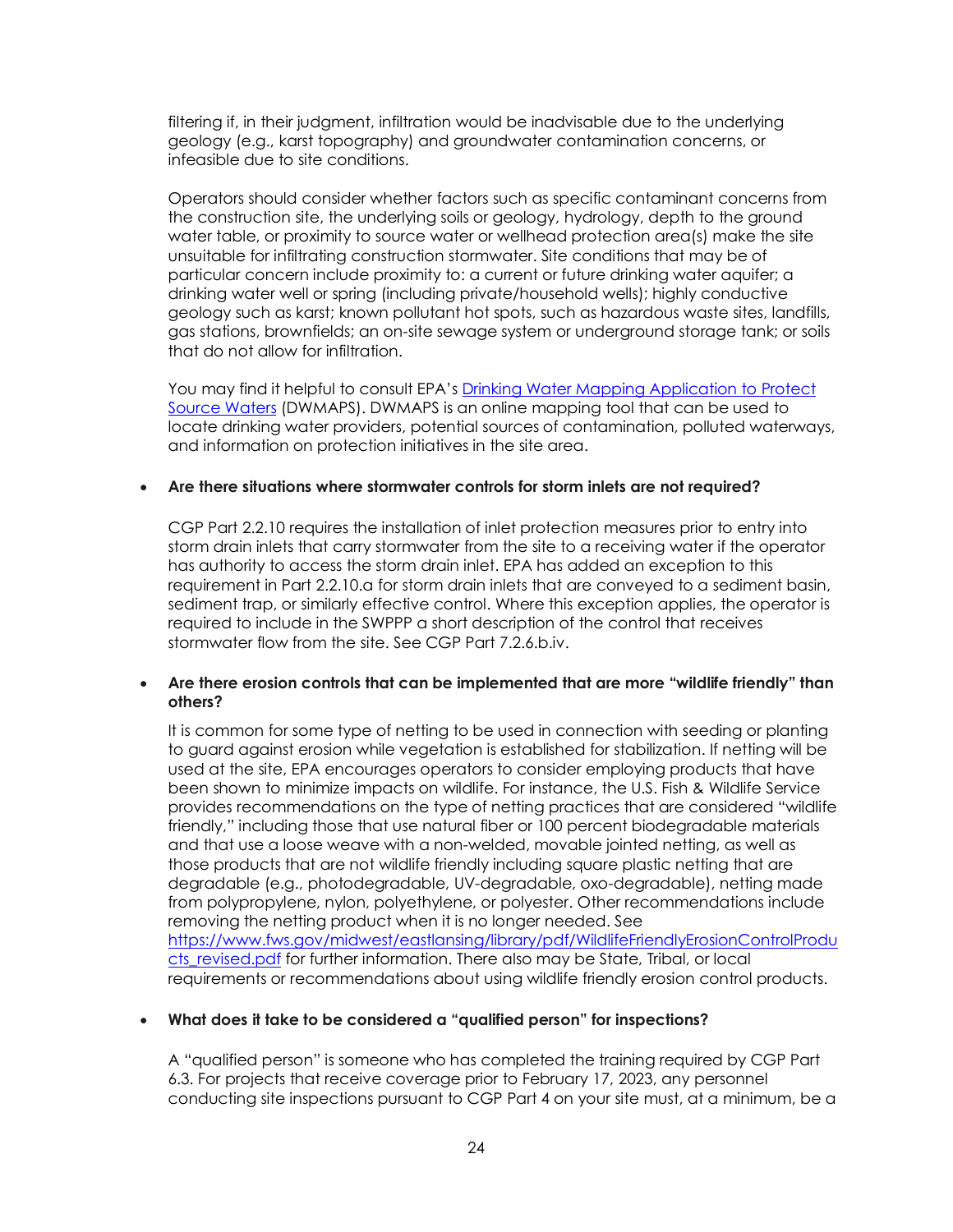person knowledgeable in the principles and practice of erosion and sediment controls conditions at the construction site that could impact stormwater quality, and the selected and installed to meet the requirements of the permit. and pollution prevention, who possesses the appropriate skills and training to assess appropriate skills and training to assess the effectiveness of any stormwater controls

be a "qualified person" for conducting inspections For projects that receive permit coverage on or after February 17, 2023, personnel conducting site inspections must complete the training requirements in CGP Part 6.3 to

For more information and to find the available trainings: [https://www.epa.gov/npdes/construction-general-permit-inspector-training.](https://www.epa.gov/npdes/construction-general-permit-inspector-training)

#### <span id="page-24-0"></span> **reports, and any other compliance documents and maintain them as electronic records?**  • **Can I electronically prepare and sign the SWPPP, inspection reports, corrective action**

 Under the CGP, SWPPPs, site and dewatering inspection reports, and corrective action logs may be prepared, signed, and kept electronically if the records are: (a) in a format that can be read in a similar manner as a paper record; (b) legally dependable with no during an inspection to the same extent as a paper copy stored at the site would be, if less evidentiary value than their paper equivalent; and (c) accessible to the inspector the records were stored in paper form.

 For additional guidance on the proper practices to follow for the electronic retention of compliance records, refer to the [Fact Sheet](https://www.epa.gov/system/files/documents/2022-01/2022-cgp-final-fact-sheet.pdf) discussion for CGP Part 4.7.3.

#### <span id="page-24-1"></span> • **When am I supposed to begin conducting inspections at my site?**

 Compliance with all CGP requirements, including the inspection requirements, begins on the effective date of coverage. If no "construction activities" or "construction support activities" (as defined in Appendix A) have commenced due to an unforeseen delay, that you properly document why inspections did not begin 7 or 14 calendar days after the inspection "clock" would begin only when you initiate construction activities. You should note in the SWPPP when construction activities actually started and modify your NOI to reflect the "estimated project start date" once the estimated date is known so the effective date of permit coverage.

## DEWATERING REQUIREMENTS IN EPA'S CGP

(၀)

#### <span id="page-24-2"></span> • **What new controls are required for the discharge of dewatering water?**

 maintained, resulting in significant discharges of sediment and other pollutants to must be controlled in the discharge, and additional detail is provided on how erosion is to be minimized at the point of discharge. EPA has updated the requirements for construction dewatering activities as part of the Agency's broader interest in addressing what it has found to be a lack of compliance at sites with dewatering controls that are inadequate or improperly installed and receiving waters. Additional specificity is provided in terms of the types of pollutants that

The following is a summary of the updated dewatering control requirements: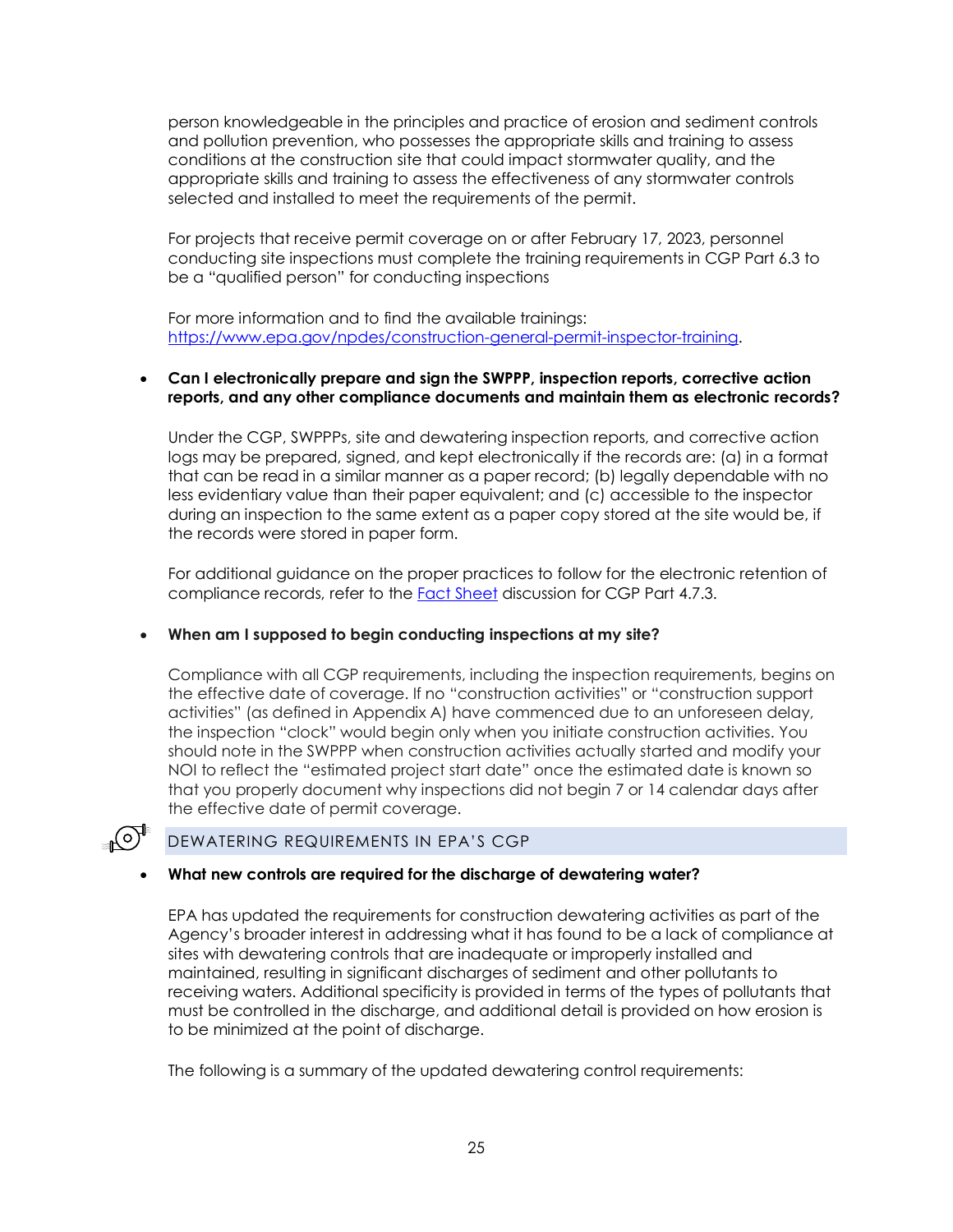- • To prevent discharges with visual turbidity, Part 2.4.1 clarifies that dewatering water must be routed through a sediment control that will minimize the sediment content of dewatering discharges.
- • The permit includes new text in Part 2.4.3 to clarify that dewatering discharges must not cause the formation of a visible sheen on the water surface, or visible oily deposits on the bottom or shoreline of the receiving water. This new text is need to be modified or replaced. intended to serve as a backstop to the requirement that the oil-water separator or similar filtration device be used in case such practices prove ineffective and
- 2.4.5.a and b requires the use of stable, erosion-resistant surfaces at the discharge 2.4.5.c updates the requirement to comply with velocity dissipating measures at the point of the dewatering discharge to better align with the intended purpose • Part 2.4.5 is updated to emphasize the requirements on minimizing erosion: Parts point and prohibit the placement of dewatering controls on steep slopes. Part of such measures (i.e., prevent dewatering-related erosion and related sediment discharges).

## <span id="page-25-0"></span>• **Are sites required to eliminate turbidity?**

 No. Part 2.4.1.a ensures that sediment controls have the design objective of minimizing discharges that have a visible sediment plume or are opaque or cloudy. Well-designed controls that are operated and maintained correctly, but produce a discharge with a sediment plume, requires the operator to investigate the current controls to determine if there is some identifiable problem that can be fixed through corrective action. See CGP Parts 5.1.5 and 5.2.2.

#### <span id="page-25-1"></span>• **What is the inspection frequency for sites while they are dewatering?**

 EPA is requiring inspections on a daily basis when construction dewatering is taking place. See CGP Part 4.3.2.

 Note that the CGP Part 4.2 inspection frequency still applies to all other portions of the site, unless the site is subject to the increased frequency in Part 4.3.1 or eligible for the reduced frequency in CGP Part 4.4.

#### <span id="page-25-2"></span> • **Why did EPA increase the inspection frequency in the 2022 CGP for sites while they are dewatering?**

 frequency in Part 4.2.2 (either weekly or biweekly and within 24 hours of a 0.25 inch rain problems associated with dewatering that are occurring at a particular time. Dewatering the high rate of flow from dewatering activities and the potential for significant pollutant discharge if the controls are not working effectively or designed properly, increased EPA has found from its inspections of permitted sites that neither the default inspection storm or a snowmelt discharge from a snow storm that produces 3.25 inches or more of snow) nor the increased inspection frequency for discharges to impaired and Tier 2, 2.5, and 3 waters in Part 4.3.1 is likely frequent or targeted enough to catch and respond to activities causing significant pollutant discharges may occur on a non-inspection day, in which case the discharge may continue unabated until the next inspection day. Due to inspections give operators the opportunity to discover problems closer to the time they are occurring and to respond in an expeditious manner. Requiring increased oversight over the dewatering discharge and pollutant controls will be especially effective given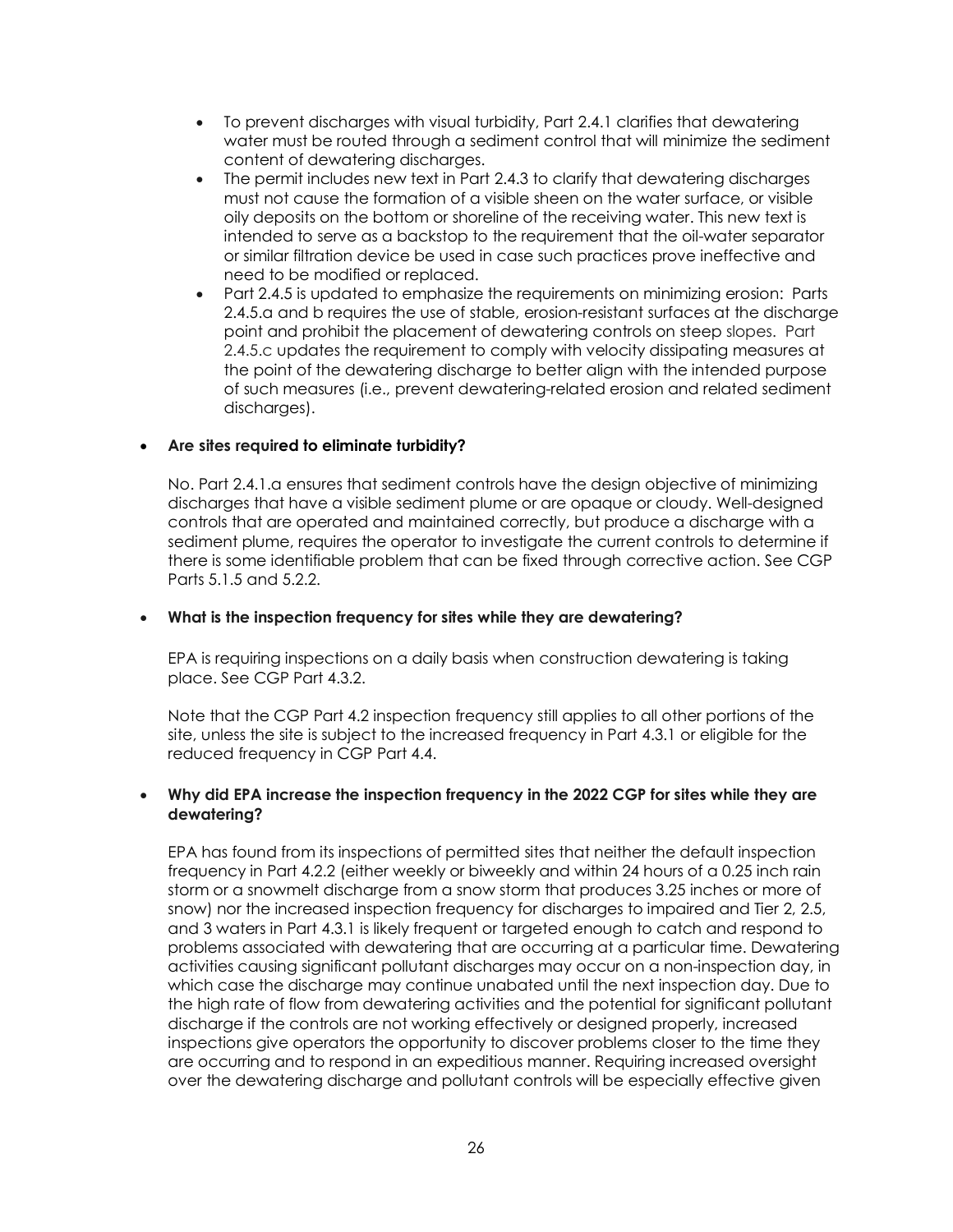shut off the discharge if necessary to evaluate and fix a problem on the site. the operator's significant control over the discharge, including the ability to immediately

 EPA notes that other States also require or recommend daily inspections of the dewatering discharge in their permits. Additionally, a number of State best management practice manuals recommend that dewatering controls be inspected daily.

#### <span id="page-26-0"></span>• **What are the new CGP requirements for dewatering inspections?**

 Conducting inspections: The operator must ensure that the person conducting may be so that it is linked to the minimum training for all site inspectors in CGP Part 6.3. inspections is a "qualified person." CGP Part 4.1 now redefines who a qualified individual This represents a change from the 2017 CGP, which defined the qualified person in more general terms. The 2022 permit reframes the requirement by establishing minimum training requirements for the site inspector to be considered a qualified person.

 Frequency of inspections: EPA is requiring inspections on a daily basis when construction dewatering is taking place. See Part 4.3.2.

 includes in Part 4.5.5 the areas where construction dewatering is taking place, including controls to treat the dewatering discharge and any channelized flow of water to and Location of inspections: Among the areas of the site that must be inspected, EPA from those controls.

Records: EPA now requires the operator to record certain minimum details about the dewatering discharge. Under the new requirements, operators are required to record the following as part of their dewatering inspection:

- • Approximate times that the dewatering discharge began and ended on the day of inspection and estimates of the rate (in gallons per day) of discharge on the day of inspection
- • Whether certain pollutant indicators were observed at the point of discharge to to constructed or natural site drainage features or storm drain inlets: any receiving waters flowing through or immediately adjacent to the site and/or

 Photographs: The operator must take photographs of (1) dewatering water prior to dewatering control(s); and (3) the point of discharge to any receiving waters flowing through or immediately adjacent to the site and/or to constructed or natural site treatment by a dewatering control(s) and the final discharge after treatment; (2) the drainage features, storm drain inlets, and other conveyances to receiving waters.

 the information required for site inspections in Part 4.7.1. Inspection Report Deadline: EPA also clarifies that the dewatering inspection report must be completed within 24 hours of the inspection, and include the inspection date (Part 4.6.3.a) and names and titles of personnel making the inspection (Part 4.6.3.b), similar to

 stormwater controls are no longer accurately reflected on the current site map. EPA by the operator. To make sure that the electronic reports can be accessed and read in the same way as paper, the permit requires that the records be: (a) in a format that can be read in a similar manner as a paper record; (b) legally dependable with no less Inspection Report Information: EPA also adds a clarification to Part 4.6.4.b explaining that as part of the inspection, the operator must modify the SWPPP site map if the site's includes a clarifying footnote in Part 4.7.3 to specify that inspection reports may be prepared, signed, and kept electronically, rather than in paper form, if that is preferred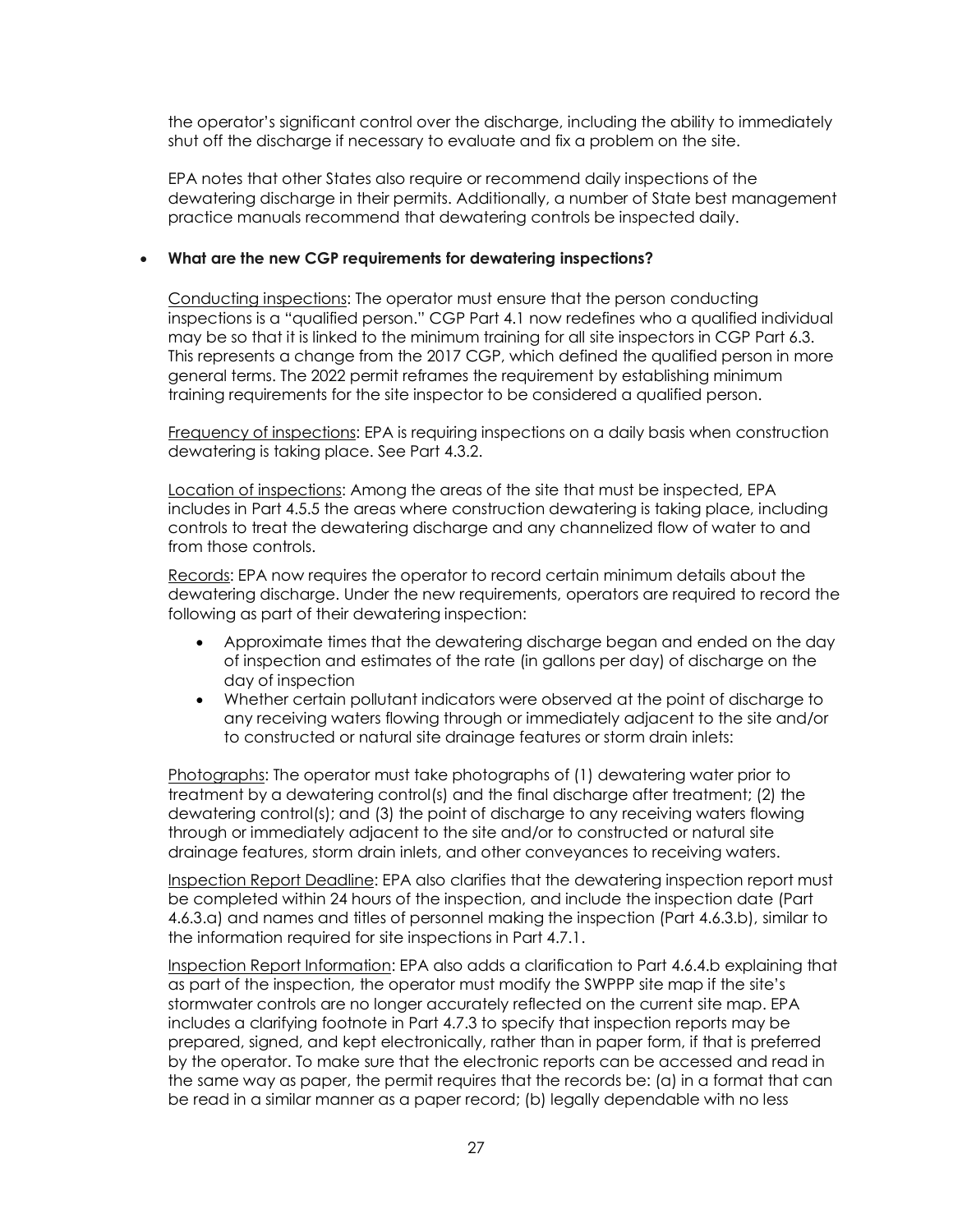evidentiary value than their paper equivalent; and (c) immediately accessible to the inspector during an inspection to the same extent as a paper copy stored at the site would be, if the records were stored in paper form.

## <span id="page-27-0"></span> • **What is the purpose of benchmark turbidity monitoring?**

 evaluate the effectiveness of their dewatering controls and ensure that there will be a The CGP's turbidity benchmark monitoring requirements for dewatering discharges to sensitive waters (Part 3.3) provide a water quality condition against which operators can corrective action response to protect water quality if the dewatering controls are shown to be ineffective. These requirements will also enable e

## <span id="page-27-1"></span> • **Who must conduct turbidity monitoring?**

 impaired for sediment or a sediment-related parameter (as defined in Appendix A), or receiving waters designated as a Tier 2, Tier 2.5, or Tier 3 for antidegradation purposes) Sites discharging dewatering water to "sensitive waters" (i.e., receiving waters listed as are required to comply with the turbidity monitoring requirements in CGP Part 3.3.

## <span id="page-27-2"></span>• **Where is monitoring required?**

 be taken after the dewatering water has been treated by installed treatment devices pursuant to Parts 2.4.1 and 2.4.3 and prior to its discharge off site into a receiving water, constructed or natural site drainage feature, or storm drain inlet. Samples must be taken at all points where dewatering water is discharged. Samples must

## <span id="page-27-3"></span> • **How do I monitor for turbidity?**

 Operators are required to collect at least one turbidity sample from the dewatering dewatering discharge for any given day as required in Appendix G (standard permit meter, and conduct a calibration verification prior to each day's use, consistent with the manufacturer's instructions. discharge each day a discharge occurs. Samples taken must be representative of the conditions), Part G.10.2. Additionally, samples must be measured using a turbidity meter that reports results in nephelometric turbidity units (NTUs) and conforms with a Part 136 approved method (e.g., methods 180.1 and 2130). The operator is required to use the

manufacturer's instructions.<br>EPA has put together and posted on its webpage a guidance document, <u>Monitoring</u> [and Inspection Guide for Construction Dewatering,](https://www.epa.gov/system/files/documents/2022-01/cgp-inspection-and-monitoring-guide-for-dewatering.pdf) to assist operators in complying with benchmark, and, if so, how to proceed with corrective action, as well as how to comply the turbidity benchmark monitoring requirements. The guide provides information on how to correctly monitor for turbidity, determine if the weekly average exceeds the with the permit's dewatering inspection requirements.

 coordinate with one another to carry out the monitoring requirements to avoid Where there are multiple operators associated with the same site, the operators may duplicating efforts consistent with CGP Part 3.3. Such coordinating arrangements must be described in the SWPPP consistent with CGP Part 7.2.8.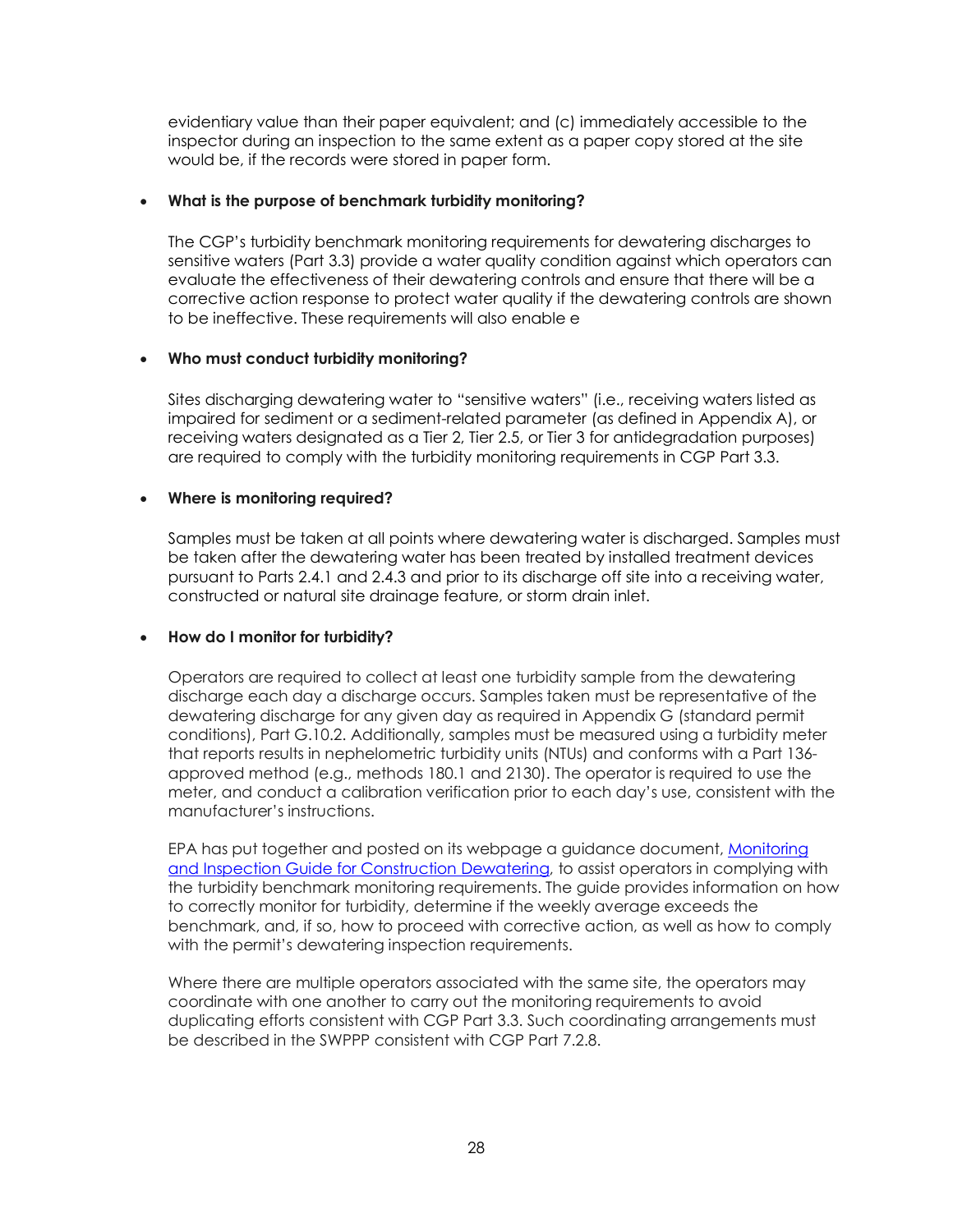#### <span id="page-28-0"></span> • **What happens if I exceed the turbidity benchmark?**

 Turbidity benchmarks are not effluent limitations; rather, they are a numeric measure for assessing whether a site's dewatering controls are effective in protecting water quality. If the weekly average of your turbidity monitoring results exceeds the standard benchmark (or your approved alternate benchmark), you are required to conduct follow-up corrective action in accordance with CGP Part 5.2.2 and document any corrective action taken in your corrective action log in accordance with CGP Part 5.4.

 If the there is a benchmark exceedance, there is no permit violation. However, there are still enforceable components of the benchmark monitoring requirements. The operator must comply with all the sampling, reporting, and recordkeeping provisions in CGP Part 3.3, and with the corrective action requirements in CGP Part 5.2.2. Failure to comply with any of these provisions is considered a violation of the permit.

## <span id="page-28-1"></span>• **Do I have to submit turbidity data to EPA?**

 monitoring report if there are monitoring weeks in which there was no dewatering discharge, or if there is a monitoring quarter with no dewatering discharge. Operators must also indicate in the turbidity monitoring report if another operator associated with the same site is conducting turbidity monitoring on behalf of the permittee pursuant to If you are required to conduct turbidity monitoring under CGP Part 3.3, you must submit reports of your weekly average turbidity results to EPA no later than 30 days following the end of each monitoring quarter. Operators are required to indicate in the turbidity CGP Part 3.3.

| Monitoring<br>Quarter # | <b>Months</b>           | <b>Reporting Deadline</b> (no later than 30<br>days after end of the monitoring<br>quarter) |
|-------------------------|-------------------------|---------------------------------------------------------------------------------------------|
|                         | January 1 - March 31    | April 30                                                                                    |
|                         | April $1 -$ June 30     | July 30                                                                                     |
|                         | July $1 -$ September 30 | October 30                                                                                  |
|                         | October 1 – December 31 | January 30                                                                                  |

For the CGP, the following monitoring quarters and reporting deadlines apply:

 EPA Regional Office. If the EPA Regional Office grants approval to use a paper turbidity approves of a request to use an alternate turbidity benchmark pursuant to CGP Part Use [EPA's NPDES eReporting Tool \(NeT\)](https://npdes-ereporting.epa.gov/net-cgp/action/login) to electronically submit quarterly turbidity data, unless, consistent with CGP Part 1.4.2, the operator receives a waiver from the applicable monitoring report form, the operator must use the form in [CGP Appendix K.](https://www.epa.gov/system/files/documents/2022-01/2022-cgp-final-appendix-k-turbidity-monitoring.pdf) If EPA 3.3.2b, EPA will substitute the alternate benchmark in the operator's NeT account.

 For each day in which the operator is required to monitor, they must record the monitoring information required by <u>CGP Appendix G</u>, Parts G.10.2 and G.10.3 and retain all such information for a period of at least three years from the date this permit expires or from the date authorization is terminated.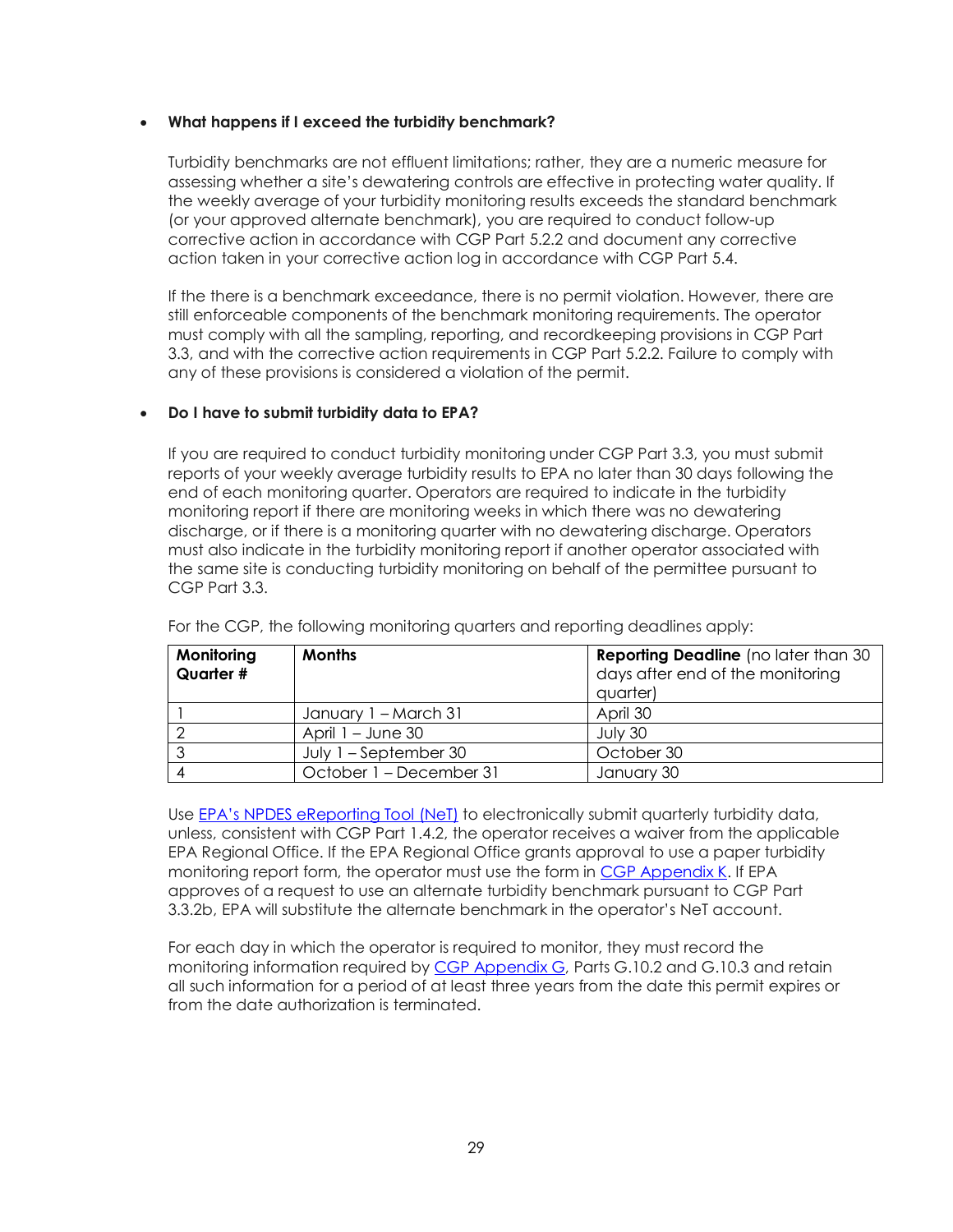

#### <span id="page-29-0"></span> • **How have the EPA CGP requirements changed for storage and handling of diesel fuel, oil, hydraulic fluids, other petroleum products, and other chemicals at construction sites?**

 prevent and abate a spill or leak. The new requirements are not materially different from those of the 2017 CGP. The main difference is that the requirements are reorganized so that the types of controls for small and large containers are appropriate for their relative risk and the controls needed to

 to prevent and treat a possible spill and leak should be able to be moved around the not being actively used, place them on a spill containment pallet (or similar device) if kept outside, and have available at all times a spill kit in good working condition and personnel available to respond quickly to a spill or leak. EPA revised the CGP Part 2.3.3.c pollution prevention requirements for diesel fuel, oil, hydraulic fuels, or other petroleum products, and other chemicals to require controls based on the volume of chemicals being used and stored on the site. The controls used project site wherever the materials are being used or stored. The permit establishes control requirements that are appropriate for smaller-sized containers by requiring that the operator use water-tight containers that are kept closed, sealed, and secured when

 Where larger chemical containers will be present at the site, the permit includes controls that are more geared to the storage of chemical material in a fixed location and that are effective at preventing pollution from a larger spill or leak that could pose a significantly higher risk to the receiving water. In addition to the requirement for smaller chemical containers to store them in water-tight containers and keep them closed, sealed, and secured when not in use, the permit specifically requires the following for larger volumes of chemicals on site:

- • Store containers a minimum of 50 feet from receiving waters, constructed or natural site drainage features, and storm drain inlets (unless infeasible due to site constraints, in which case the permit requires containers to be stored as far away from these features as the site permits).
- • Provide either (1) cover (e.g., temporary roofs) to minimize the exposure of these storage tank); and containers to precipitation and to stormwater, or (2) secondary containment (e.g., curbing, spill berms, dikes, spill containment pallets, double-wall above ground
- • Have a spill kit available on site that is in good working condition (i.e., not damaged, expired, or used up) and ensure personnel are available to respond immediately in the event of a leak or spill. Additional secondary containment measures are listed at 40 CFR § 112.7(c)(1).

#### <span id="page-29-1"></span> • **How have the EPA CGP pollution prevention requirements changed for construction and domestic wastes?**

 are not required for the waste remnant or unused portions of construction materials or final products that are covered by the exception in Part 2.3.3.a (i.e., "Minimization of exposure is not required in cases where the exposure to precipitation and to stormwater will not result in a discharge of pollutants, or where exposure of a specific material or The permit modifies CGP Part 2.3.3.e related to the requirement to store construction and domestic wastes in waste containers. The provision now specifies that waste containers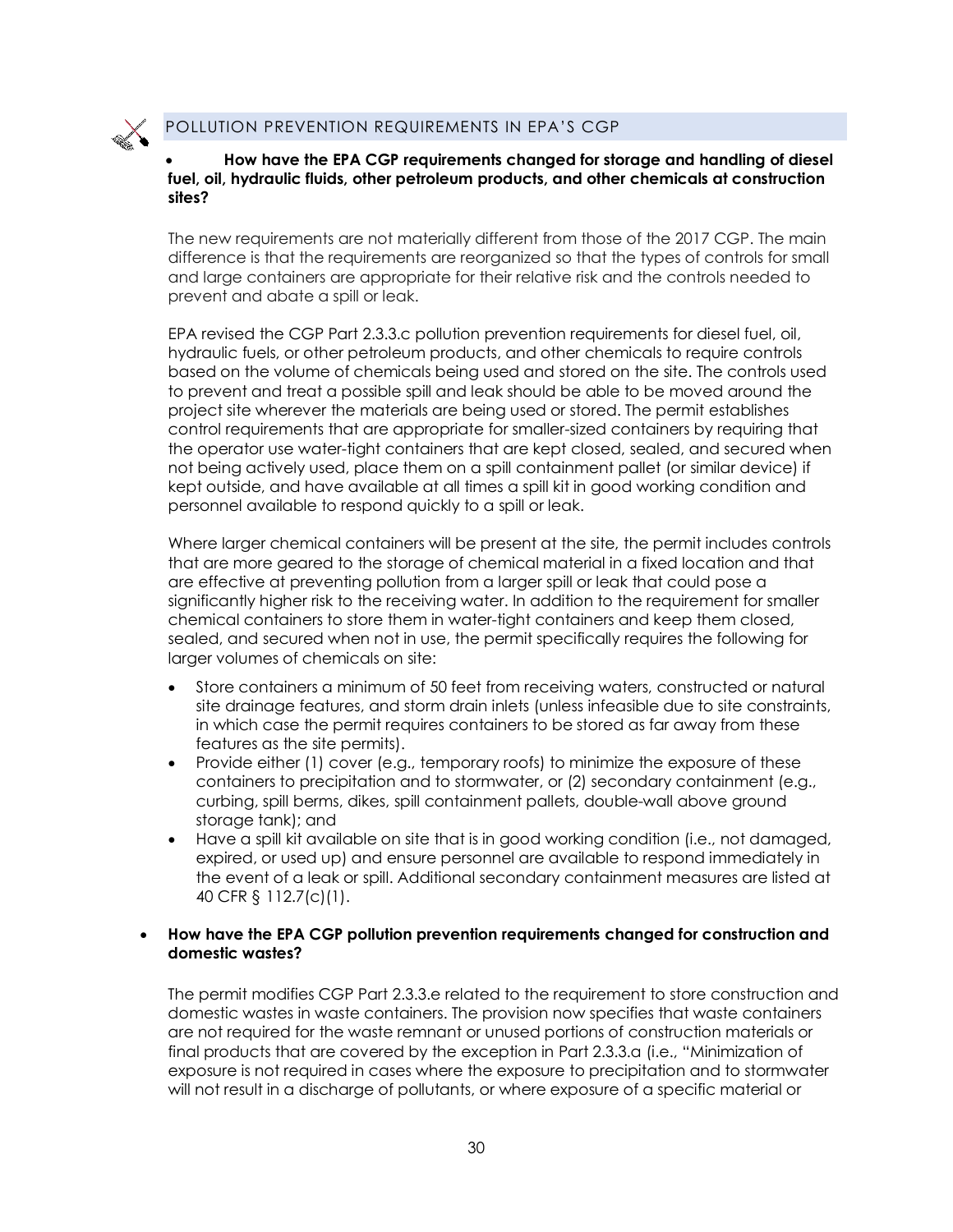product poses little risk of stormwater contamination (such as final products and materials intended for outdoor use)") as long as:

- the wastes are mixed, they must be stored in waste containers as required in Part • These wastes are stored separately from other construction or domestic wastes regulated by Part 2.3.3.e.i (i.e., wastes not covered by the exception in Part 2.3.3.a). If 2.3.3.e.i; and
- These wastes are stored in designated areas of the site, the wastes are described in the SWPPP, and identified in the site plan.

 for operators to determine whether certain waste materials like the waste remnant or composite wood (e.g., plywood) qualify for the exception. Other waste materials, however, such as blast rock or rebar, may contain pollutant residues or rust that could be on the side of caution and store such materials in containers as required under Part EPA urges operators to exercise caution in applying this exception. It should be fairly easy unused portions of rock (e.g., gravel, stone, riprap) and untreated lumber, board, and discharged when exposed to stormwater, thereby disqualifying them for the exception. Where there is any doubt whether the exception applies, the operator is expected to err 2.3.3.e.i.

## INSPECTIONS, ROUTINE MAINTENANCE, AND CORRECTIVE ACTIONS IN EPA'S CGP

#### <span id="page-30-0"></span> • **What non-EPA training programs can I take to ensure I am a "qualified person" to conduct inspections?**

 There are a number of existing state and third-party stormwater courses that offer alternatives to the inspector training program EPA will be releasing for its 2022 CGP. As individual completing the course and having an up-to-date certification of completion can rely on the course to comply with the CGP's requirements. Examples of non-EPA long as the non-EPA course covers the minimum topics listed in CGP Part 6.3.b, an training programs that may cover these minimum topics are provided on EPA's [Construction General Permit Inspector Training webpage.](https://www.epa.gov/npdes/construction-general-permit-inspector-training)

 time as it learns of additional training programs that may meet the CGP Part 6.3.b requirements. If you are aware of any training programs not listed on the webpage that EPA's reference to any training programs on its webpage does not constitute an Agency endorsement of any individual product or vendor. EPA may update this list from time to you believe satisfy these requirements, you may contact EPA to provide information for the Agency's consideration.

#### <span id="page-30-1"></span> • **What happens if I've taken training already, but a required topic was not taught in that training?**

 If one of the minimum training topics from the CGP Part 6.3.b list of required training topics (e.g., installation and maintenance of pollution prevention practices) is not covered by a non-EPA training program, you may consider supplementing that training program with the analogous module of the EPA course (e.g., Module 4) that covers the missing minimum training topic. See footnote 80.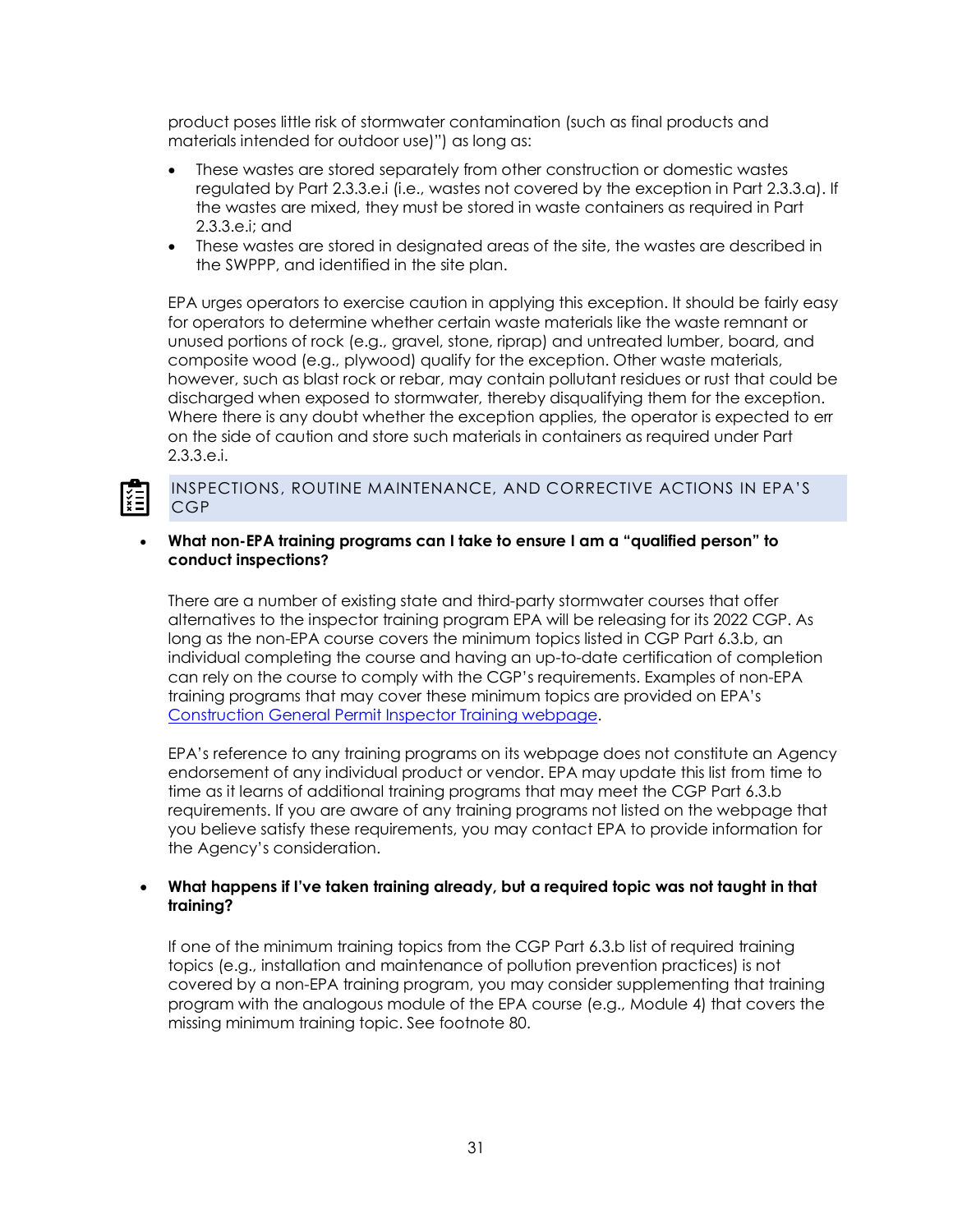#### <span id="page-31-0"></span>• **What are the training requirements for inspectors?**

 continue to comply with the training requirements as they were worded in the 2017 CGP: For projects that receive permit coverage prior to February 17, 2023, operators may

 specifies that anyone carrying out inspections must either (1) complete the EPA construction inspection course developed for this permit and pass the exam, or (2) hold a current valid certification or license from a non-EPA training program that covers For projects that receive permit coverage on or after February 17, 2023, CGP Part 6.3 essentially the same principles. The requirements specify that the non-EPA training program must cover, at a minimum, the following:

- Principles and practices of erosion and sediment control and pollution prevention practices at construction sites;
- Proper installation and maintenance of erosion and sediment controls and pollution prevention practices used at construction sites; and
- • Performance of inspections, including the proper completion of required reports and documentation, consistent with the requirements of Part 4.

 For more information on the training requirements for personnel conducting inspections for permitted construction sites, see EPA's webpage "Construction General Permit Inspector Training" at<https://www.epa.gov/npdes/construction-general-permit>inspector-training.

#### <span id="page-31-1"></span>• **What is the difference between routine maintenance and corrective actions in the EPA CGP?**

 in effective operating condition, not including significant repairs or the need to install a new or replacement control." By contrast, if what is needed is a significant repair (e.g., the control needs to be temporarily taken off line and special equipment or a major replacement part is needed) or a replacement or completely different control, then the operator must treat this as a corrective action under CGP Part 5. See CGP Part 2.1.4.d. In the 2022 CGP, EPA is defining for the first time routine maintenance in CGP Part 2.1.4 as "minor repairs or other upkeep performed to ensure the site's stormwater controls remain

#### <span id="page-31-2"></span> • **When are inspections required for rainfall? How is it different from when it snows?**

 4.2.2 requires an additional inspection if specific precipitation conditions occur. Specifically, an additional inspection is required within 24 hours of a storm event that If the operator decides to conduct bi-weekly inspections instead of weekly, CGP Part produces 0.25 inch or more of rain within a 24-hour period, or within 24 hours of a discharge caused by snowmelt resulting from an accumulation of 3.25 inches or more within a 24-hour period.

 If a rain event occurs that produces 0.25 inches or more during the two-week period or a snowmelt discharge occurs following a 3.25 inch or greater snowstorm, an inspection must be performed within 24 hours of the occurrence of the event. Following the event- related inspection (or final event-related inspection in cases of multi-day events), the operator must conduct the next inspection within no more than 14 calendar days.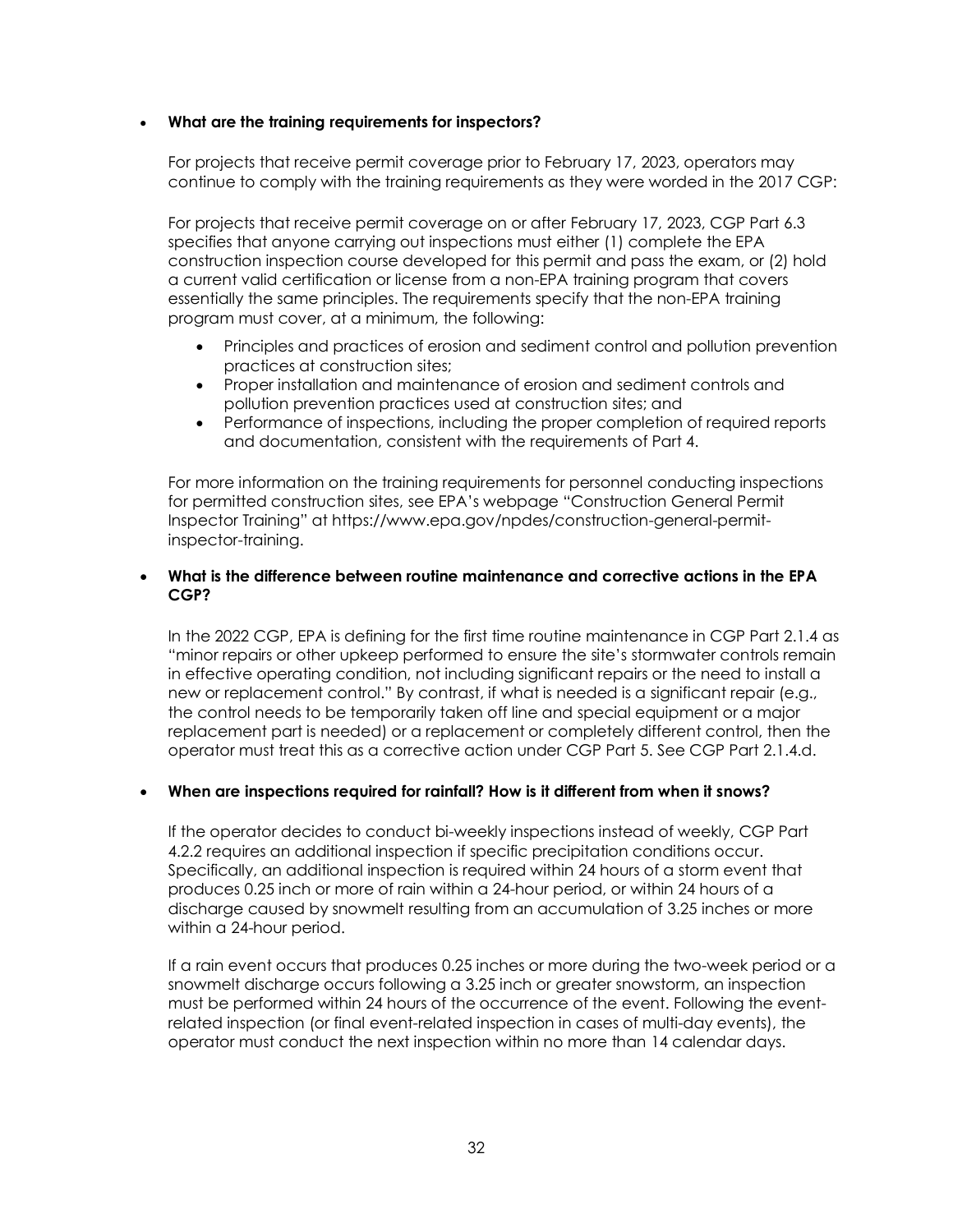#### <span id="page-32-0"></span> • **What happens if there is a storm that continues for multiple days, or that stops and starts multiple times during a day or over multiple days?**

 produces 0.25 inches or more of rain within a 24-hour period on the first day of a storm inspections would be required for such a storm event). See CGP Part 4.2.2.a. If a storm event produces 0.25 inches or more of rain within a 24-hour period, you must conduct one inspection within 24 hours of when 0.25 inches of rain or more has fallen. This includes when there are multiple, smaller storms that alone produce less than 0.25 inches but together produce 0.25 inches or more in 24 hours. By contrast, if a storm event and continues to produce 0.25 inches or more of rain on subsequent days, you must conduct an inspection within 24 hours of the first day of the storm and within 24 hours after last day of the storm that produces 0.25 inches or more of rain (i.e., only two

 Example: If 0.30 inches of rain falls on Day 1, 0.25 inches of rain falls on Day 2, and 0.10 inches of rain fall on Day 3, the operator would be required to conduct a first inspection rainfall, but a third inspection would not be required within 24 hours of the Day 3 rainfall. within 24 hours of the Day 1 rainfall and a second inspection within 24 hours of the Day 2

 required if following the discharge from the first snowmelt, there is a discharge from a Where a snowmelt discharge is concerned, additional snowmelt inspections are only separate storm event that produces 3.25 inches or more of snow. See CGP Part 4.2.2.b.



## TERMINATING COVERAGE UNDER EPA'S CGP

#### <span id="page-32-1"></span>• **How have the requirements for terminating coverage under the EPA CGP changed?**

 showing the stabilized areas of the site as part of the Notice of Termination (NOT). EPA specifies that you are not required to take photographs of every distinct part of the site that is being stabilized, however, the conditions of the site portrayed in any photographs that are submitted must be substantially similar to those of the areas that are not would include areas that are using the same type of stabilization measures and that have similar slopes, soils, and topography, and have achieved the same level of stabilization. For any portions of the site being photographed, one photo must be taken before the specific area has met the final stabilization criteria, and one must be taken The permit now requires in CGP Part 8.2.1.a that you take and submit photographs photographed. EPA also clarifies that stabilization conditions that are substantially similar after the area is stabilized.

 The permit also specifies that if any portion of the site is covered by one of the exceptions agricultural land restored to preconstruction agricultural use; and areas that need to remain disturbed), you must indicate which exception applies and include a supplementary explanation with the photographs that provides the necessary context for why this portion of the site is in compliance with the final stabilization criteria even in Part 2.2.14.c.iii (i.e., for arid, semi-arid, and drought-stricken areas; disturbed areas on though it appears to be unstabilized.

#### <span id="page-32-2"></span> • **If an operator has permit coverage as part of a larger common plan of development or sale, can an NOT be filed once the project is complete?**

Yes, once all of the construction activities included in the original NOI are eligible for termination of coverage under CGP Part 8, then the operator must submit the NOT in accordance with the permit.